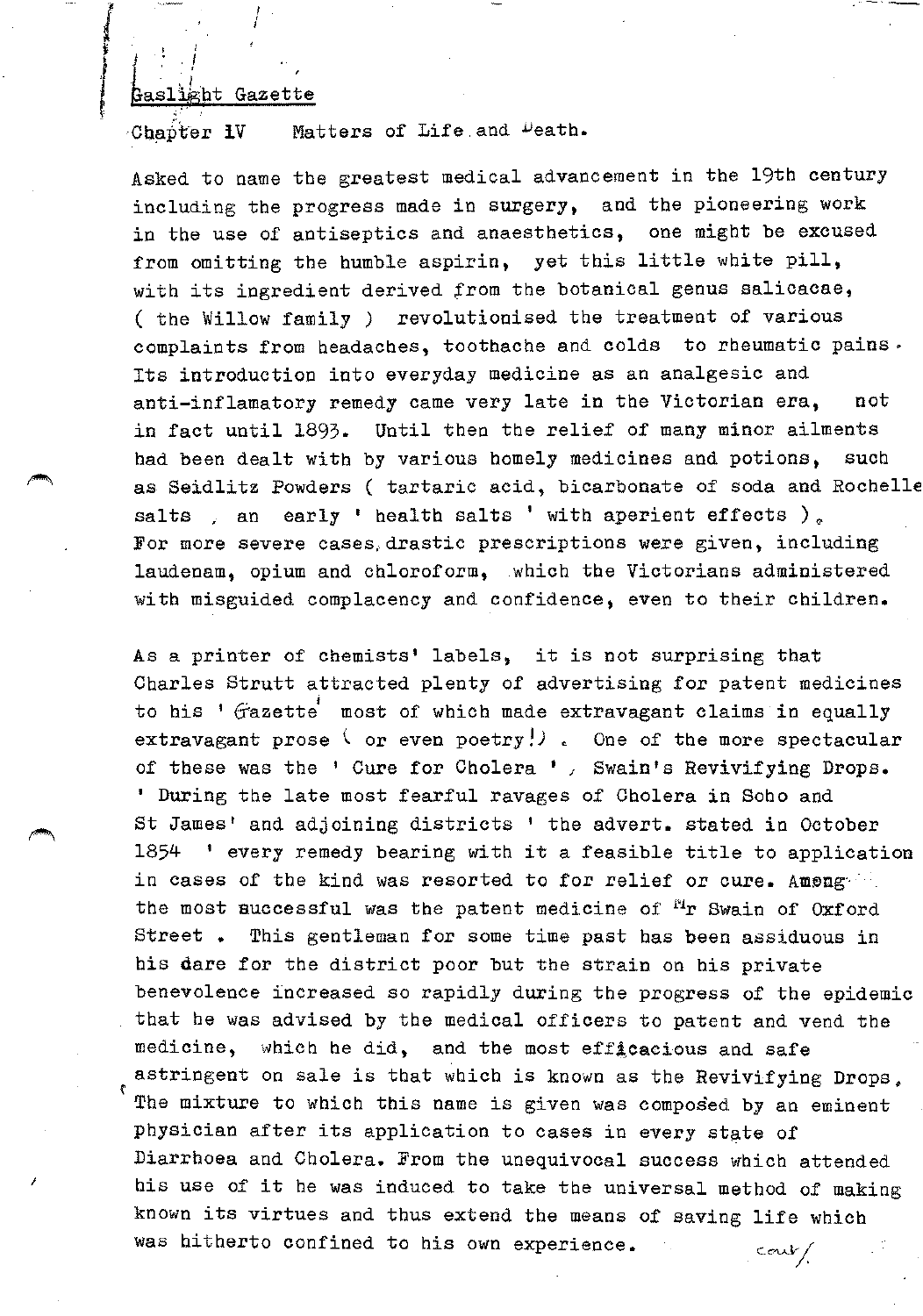$\epsilon$  During the months of July and August, large quantities were given to the poor gratuitously, sufferers who had been abandoned by their medical attendants revived under a course of this medicine in a brief time.... '

There is no inkling of what Mr Swain's miracle cure might have contained but it was • available only in London• from Messrs Barclay in Farringdon Street, Hannay & Co in Oxford Street and at Mr Swain's own establishment, also in OXford Street ( No 379 ) price 2s 9d a bottle.

To understand the reliance of the poorer classes ( and many of the richer too ) on patent medicines and home remedies one has to know something of the background of medical care in the mid-nineteenth century when doctoring was only recently emerging from a poor public image. The wealthy had their own physicians and surgeons, not always to their great advantage as they were as susceptible to the frightful ills of the age as anyone, poor Queen Anne, for instance. with her countless miscarriages and stillbirchs, Queen Mary's death from smallpox, and George III's ' madness ' or ' flying gout ' which has been modernly diagnosed as porphyria a far more complex but treatable disease.

The Royal College of Physicians was a ' closed shop ' with entrance restricted to University graduates, which also immediately excluded Jews, Non-conformist Dissenters and Roman Catholics barred from those academic instructions under the Tests Acts. The medical and surgical genius, John Hunter, was largely self taught, gleaning his knowledge from practical experience in hospitals. The big division in the medical profession was between the university-educated academics and the apothecaries who were only one removed from shop·keepers in the social scale but often as well, or better informed than many of the so-called physicians. Conscientious, they were often the only person who could help the sick poor by giving them advice when they sold them medicines and drugs which were freely available over the counter, even the most potent, such as opium, or cyanide ( although that was intended for photographic purposes  $!$  ).

The apothecaries were very conscious of their lack of status which they sought to improve by founding their own society in 1815, with examination entry which required a year's apprenticeship and practical work in a hospital. This encouraged the hospitals to organise their own schools, the first being attached to University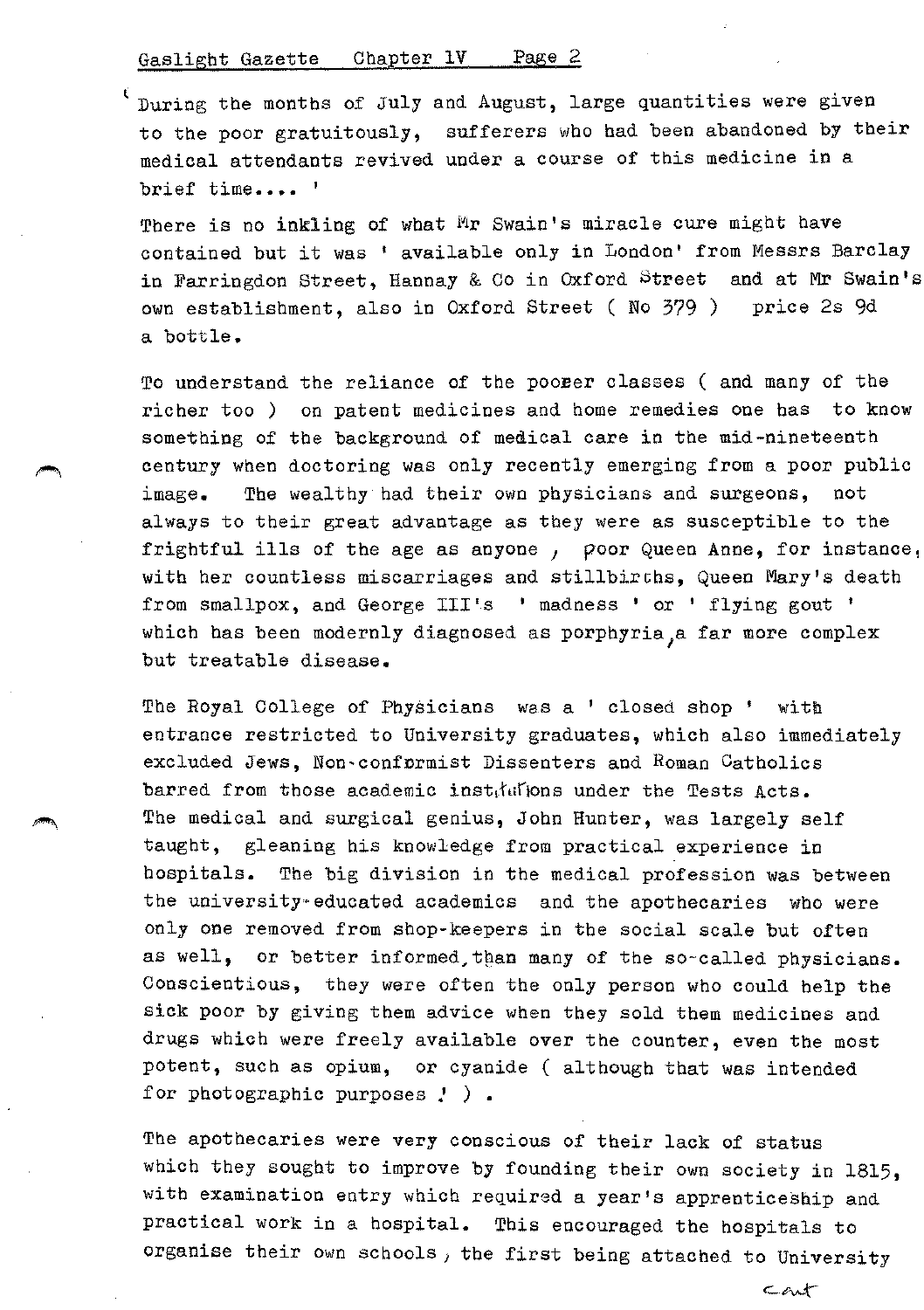College. When trained the young men were sent out as ' practitioners who did not have the social status of a physician or surgeon but were probably more highly trained and skilled from their practical experience than the more scholarly academics, their ' upper class' counterparts. This description gave rise to the term ' General Fractitioner which is still in use today, although now these are Members or Licentiates of the Royal Colleges of Physicians or Surgeons. Among the early General Practitioners was John Snow who had shown such perception in the Cholera outbreak and whose pamphlet on the Mode of Communication of Cholera came nearer to a tull understanding of this and other infectious diseases than any other medical opinion for several decades after him. John Snow was also ' honoured ' by what must have been a terrifyingly responsible operation, that of administering chloroform to Queen Victoria at the birth of her eighth child in 1853 • In 1844 an American dentist W.T.G Morton, bad used ether for tooth extraction and in the following year it was used by the English surgeon, James Simpson, for difficult births, which be followed by further advances in the use of chloroform which had been discovered by a German Justus von Liebig in 1832. The use of anaesthetics was also allowing more ambitious surgery to be carried out but it was still highly dangerous owing to infections and it was not until Joseph Lister, a "rofessor of Surgery at Glasgow General Hospital, developed the theories of Louis Fasteur that antiseptics made surgery infinitely safer. Temperature taking was not given much importance until the 1860s although  $h$ igh fevers were a feature of so many of the dangerous infectious illnesses and the clinical thermometer bad been known for over half a century.

The Royal College of Surgeons had been founded in 1800 and by 1834 had 200 Fellows and 8000 Licentiates, most of the latter having been apothecaries. Reforms were also instituted at Oxford University where a cours under Sir Henry Acland gave science instruction to students before hospital experience.

The British Medical Association was founded in 1855 but it was not until 1858, following a Parliamentary enquiry, that a General Council of <sup>M</sup>edical <sup>D</sup>ducation was set up and doctors were required to register, with standards of qualifications and approved exams

,)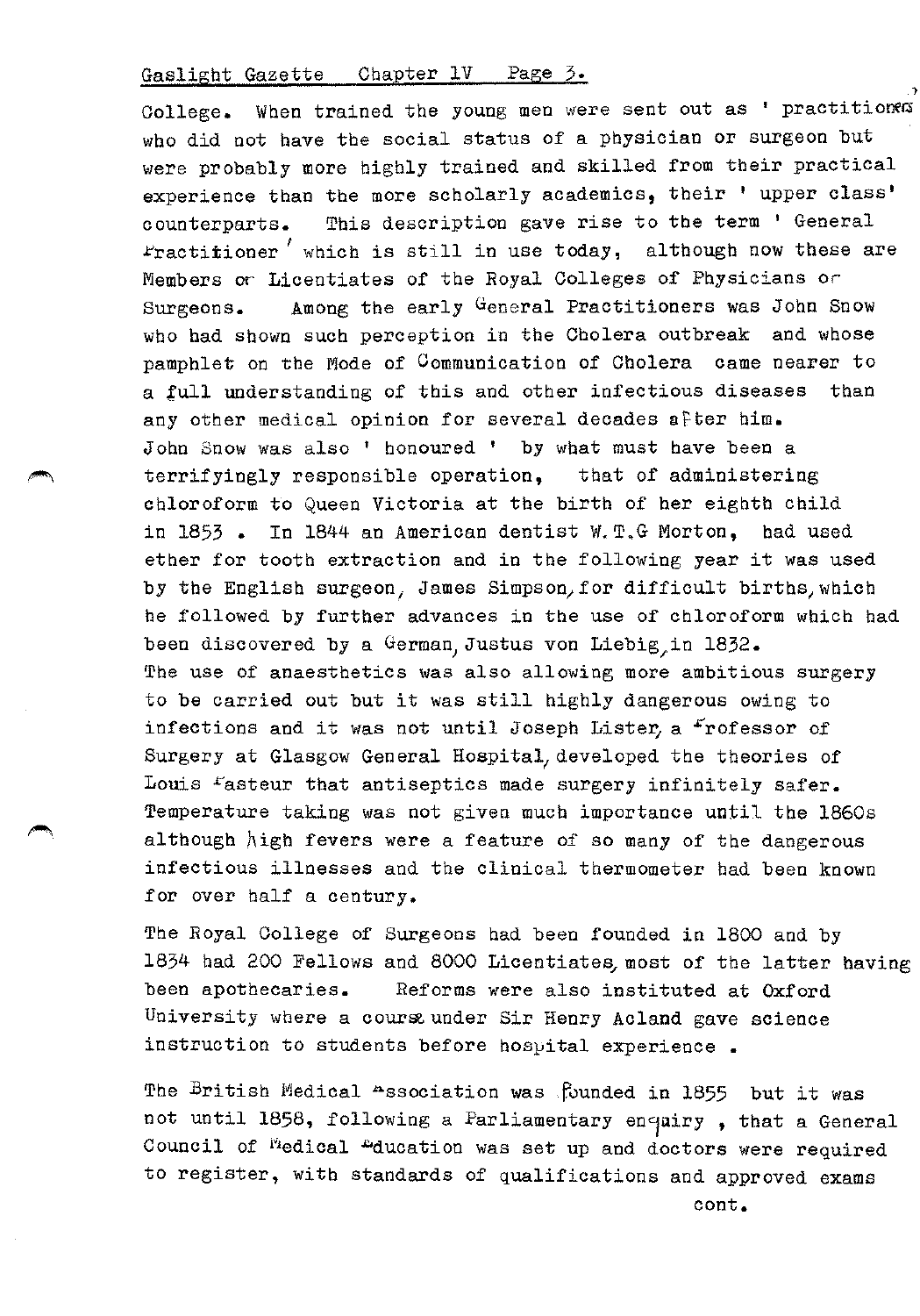Specialisation had already become established in the various branches of medicine, one of the earliest being Opthamology ( Moorfields Eye Hospital was founded in 1804) . The development of scientific instruments for examination encouraged the profession of opticians and in the 1850s Mr Strutt's <sup>t</sup>Gazette'carried a number of advertisements for this service, one at least of which reflected the general distrust which people still had in medical and scientific innovations. ' Nothing is<br>more destructive to the himan eye than spectacles ..... ran the catchline in the advertisement of Mr F,Clark Optician and Spectacle-maker of No 13 fark Side Knightsbridge, who qualified this rather strange announcement by adding... ' not properly adapted to the defect of sight •••• ' But he also cautioned

 $\zeta$  those persons who require spectacles not to trust to inexperienced persons as the result is very often total blindness '.

Another maker of spectacles, F.A. Pizzola of Hatton Garden, also produced instruments such as sympeisometers ( for measuring the pressure of the atmosphere ) lactometers (for measuring the proportion of cream in milk )saccharometers ( for testing sugars) and ' all kinds of mathematical and philosophical instruments, indicating the Eictorians) obsession with statistics.

Until its elevation to a profession the selling of spectacles had been almost entirely in the hands of street traders and hawkers, mostly Jewish, who did their trade in the pubs and on kerbsides , one of whom told Henry Mayhew that trade was nothing like it used to be • Opticians charges had been higher when he started in the business about twenty five years earlier and when customers bought glasses as much for the look of them than their being of any practical help to their sight.

Most of the young swells mixed up with gaming sported eye glasses) he told Mayhew,  $'$  but they're going out of fashion

cont.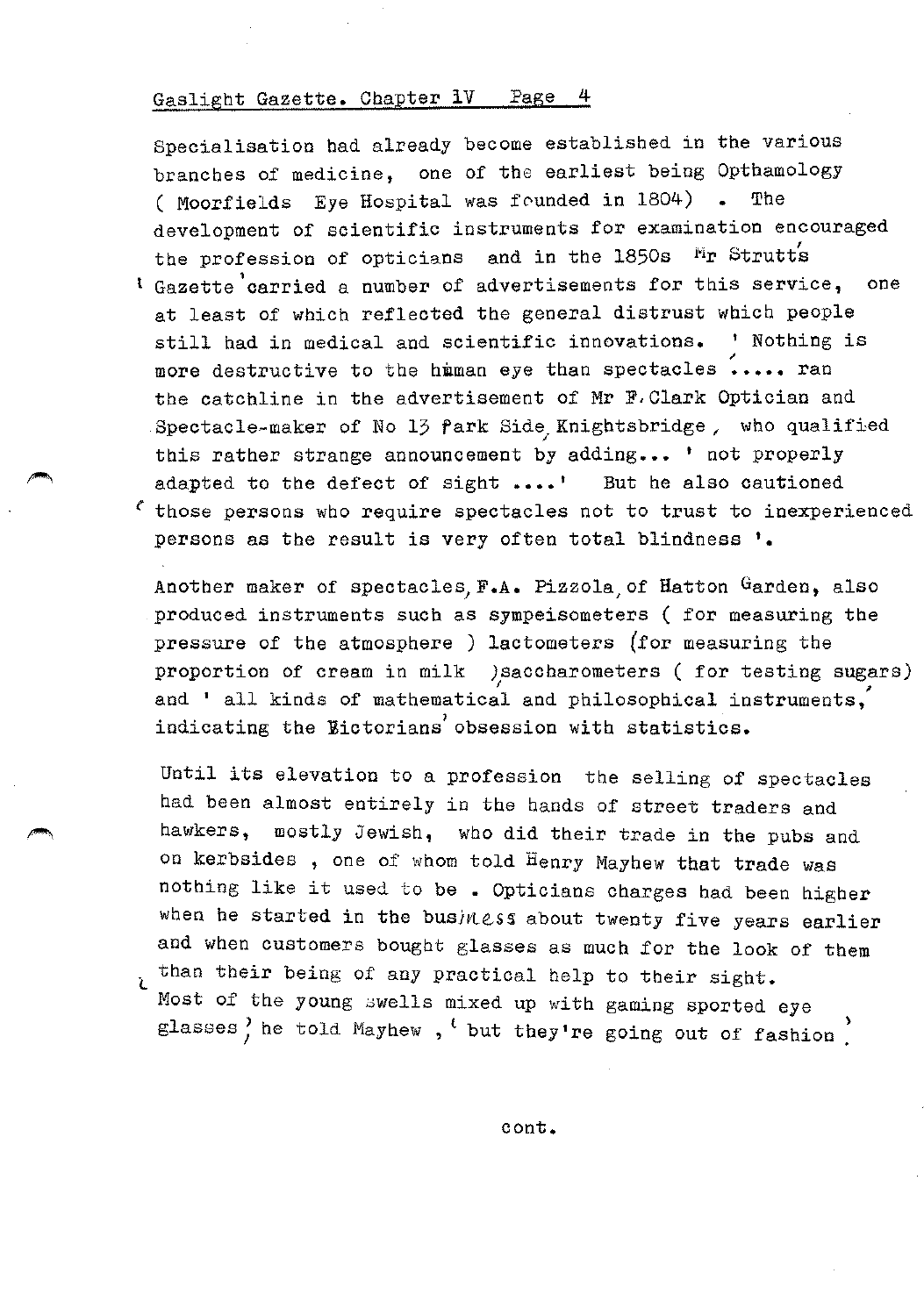The dentists were also trying to improve their image, tooth drawing, a ghastly business, had been practised by anyone with the strength and stomach to tackle it , especially the barber surgeons, for many centuries, In the days of Queen Elizabeth, her Bishop of London, John Aylmer, agreed to have one of his teeth drawn in order to persuade her to suffer the same operation  $\frac{h}{a}$  Dental repair work or ' stoppings ' had been carried out in the late 18th century but one can imagine that the primitive nature of such a craft made alternative medicines a more popular option. Among these was Pelletiers Anodyne for the immediate cure of toothache and Tic Doloreaux ' offered in an advert/Sement in one of the early issues of the ' Gazette '

This 'singular specific ' it said had been introduced through the ' valuable discovery of Monsieur Pelletier, the celebrated Parisien dentist. During the past few months thousands have been cured by its application. Peletiers Anondyne, said the advertisement would not only cure toothache but arrest decay and was well adapted to be used by dentists and the public as a temporary stopping, 1 thus saving many valuable teeth, the loss of which , inducing other diseases, renders old age comfortless or hurries an individual to a premature grave '. The Anodyne was obtainable from Cresswell Davis, chemist, of Upper York Place, Fulham Road, price ls 1<sup>1</sup>d. Another cure for toothache was offered by Mr C<sub>4</sub> Norman of <sup>C</sup>aroline Street, Bayswater, whose vegetable remedy was never known to fail and supported by impressive testimonials. ' My daughter was confined to her room for three weeks, distracted with the toothache, and was cured in ten minutes ... Mr T. James, Cheesemonger. ' I cured six of my customers with one box  $\cdot$  said  $\cdot$ "r Tomlinson, a bootmaker, of Ebury Street, Pimlico. The price of this wonder cure was a shilling and the poor were ' cured gratis by applying before ten o clock in the morning.

If Pelletier<sup>'</sup>S Anodyne or <sup>Fi</sup>r Norman's vegetable remedy did not live up to their promises, as a desperate last resort Mr C.<sup>4</sup>lbert  $'$  surgeon and mechanic dentist  $'$  of Fitzroy  $S$ quare, could be conta ted there from 9 a.m to 6 p.m and for the convenience of country patients from 10 a.m to mid-day on Sundays. His fees for dentistry varied from 2s 6d for a filling to £5 for a complete set of false teeth, ; produced by a ' system which combines the latest systems with economy One mineral tooth ' the best that can be made ' cost five shillings. As a side-line  $Mr$  <sup>n</sup>lbert also offered a service to the deaf, being sole r *so* le.

the inventer of voice tubes at one guinea a pair<sup>3</sup> cont;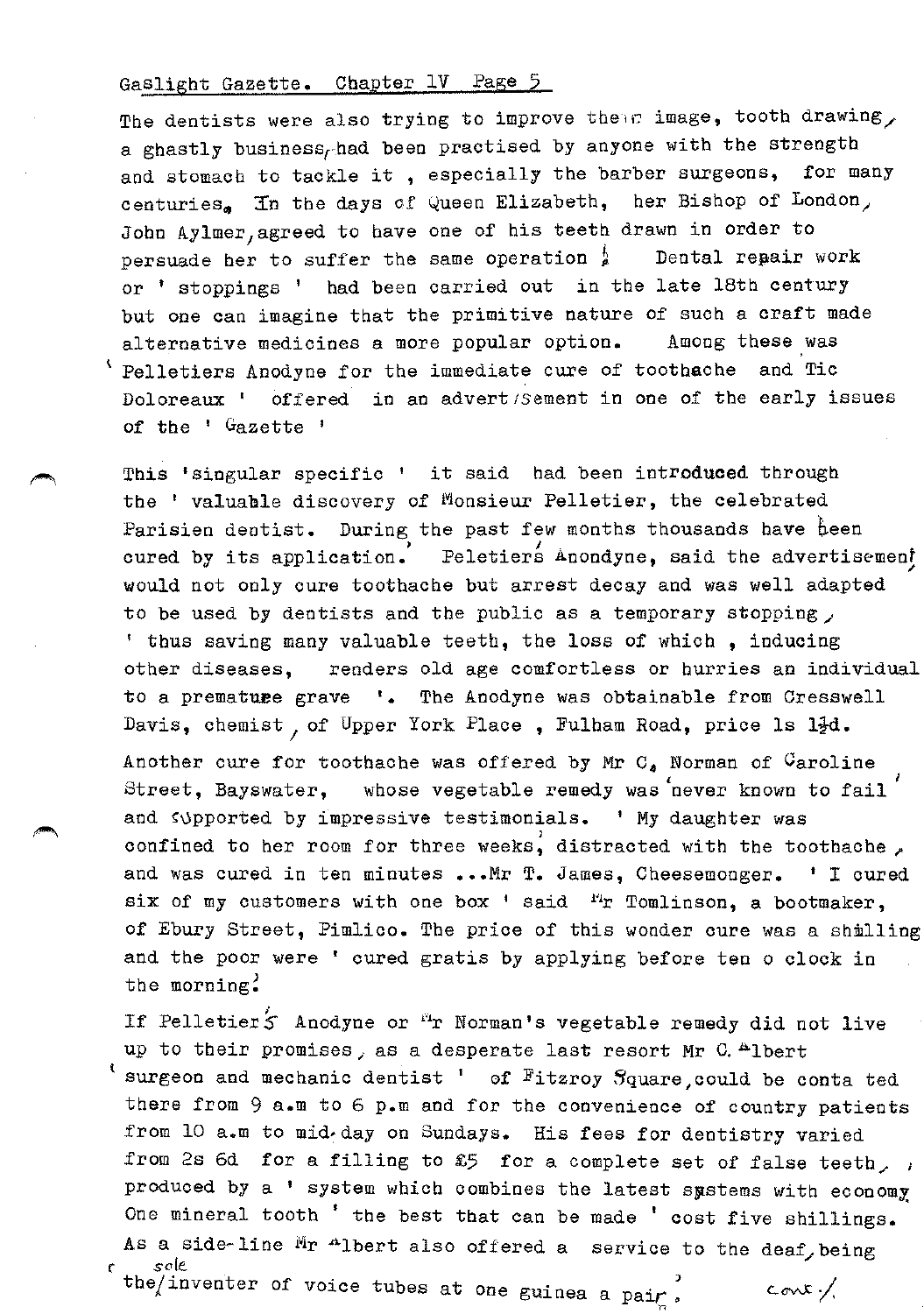Mr Bellis, Surgeon Dentist of Lonsdale Road, Notting Hill, whose advertisement featured a grisly set of enormous false teeth, 1 with pink gutta percha gums ' offered the incentive of teeth being extracted gratis on Tuesdays and  $r$ ridays between nine and ten 'c clock in the morning The patient could then be fitted wut with a set which  $'$  required no wires or fastesing and gave the greatest suppor to the adjoining teeth when loose or rendered tender by absorption of the gums.  $^2$ 

Horizont,

 $\mathbf{V}$ 

菁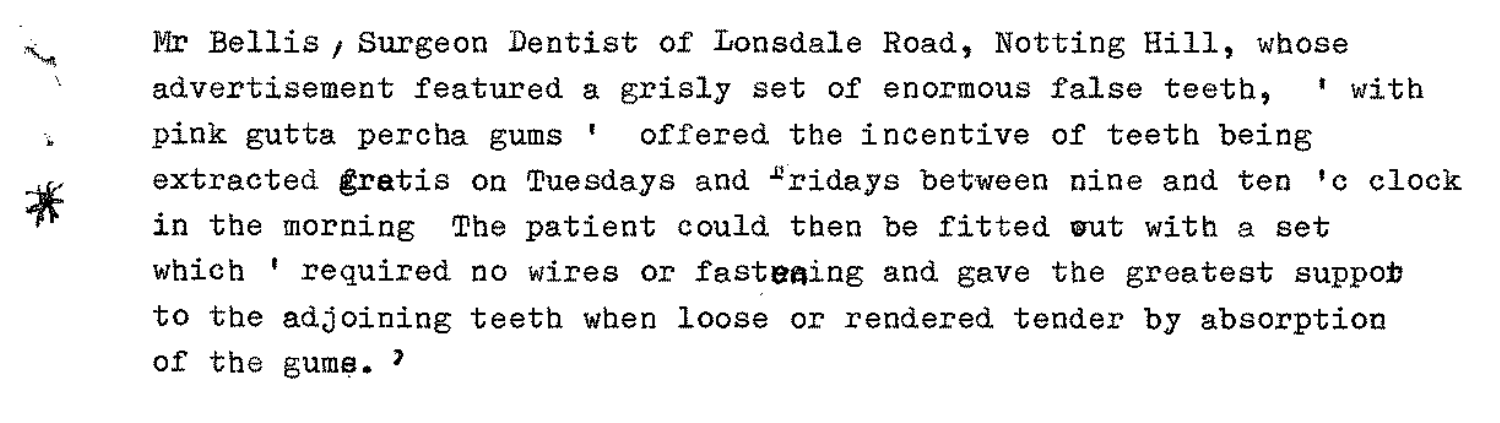$\mathbb{R}^d$  : and the contract of the contract of the contract of the contract of the contract of the contract of the contract of the contract of the contract of the contract of the contract of the contract of the contract

Rival dentist to <sup>m</sup>r Albert was Mr Athey, of <sup>h</sup>ereford Street, Park Lane, who offered false teeth ' of the most elegant construction ' ( defying detection *)* combined with real usefulness with moderation in price,' and would also extract teeth for the working classes at one shilling a time. ( no mention of an anaesthetic  $!$  )

•

Although the first half of the century had seen the opening of numerous hospitals in London)in addition to over seventy dealing with specific diseases, these institutions were reserved for the acutely ill and most would not accept patients suffering from infectious illnesses, children, of those with terminal complaints. With nursing still in the Mrs Gamp era, Florence Nightingale and  $E$ izabeth Ery having not yet elevated it to a ladylike profession, and primitive sanitary and antiseptic conditions, hospitals were avoided by anyone who could be provided with home treatment. In poor families , where any number of people shared a room with little or no sanitation, such care was impossible and the victim was lucky if he or she ended up in the poor house infirmary.

The dependence of such poor people on the chemist for medical attention was highlighted by "rs "askell in ' "ary Barton ' in 1847. Although set in  $^{\mu}$ anchester, the conditions applied in urban areas all over the country.  $\frac{H_{\text{cr}}}{H}$  two characters,  $M_T$  Wilson and Mr larton, are searching for a friend in an evil quarter of the town,amid filthy conditions, with women tossing slops from their front doors into the gutter of the ill-paved streets. They find the family they are seeking, living in a cellar, the broken window panes stuffed with rags, and three or four children rolling on the damp brick floor through which stagnant filthy water oozed up from the street. 1 The fever from which they were suffering was of the new putrid Typhoid kind, brought on by miserable living in a filthy neighbourhood and great depression of mind and body. It is most virulently malignant and highly infectious but the poor are fatalists with regard to infection, and well for them it is so, for in their crowded dwellings, no invalid can be isolated. '

So Mrs Gaskell continues ' But could any doctor be had ? In all probability not until the next day could an infirmary order be begged, but meanwhile the only medical advice they could have must be from the druggist...' so the two benevolent visitors set off to find one. *CC\.d--i)*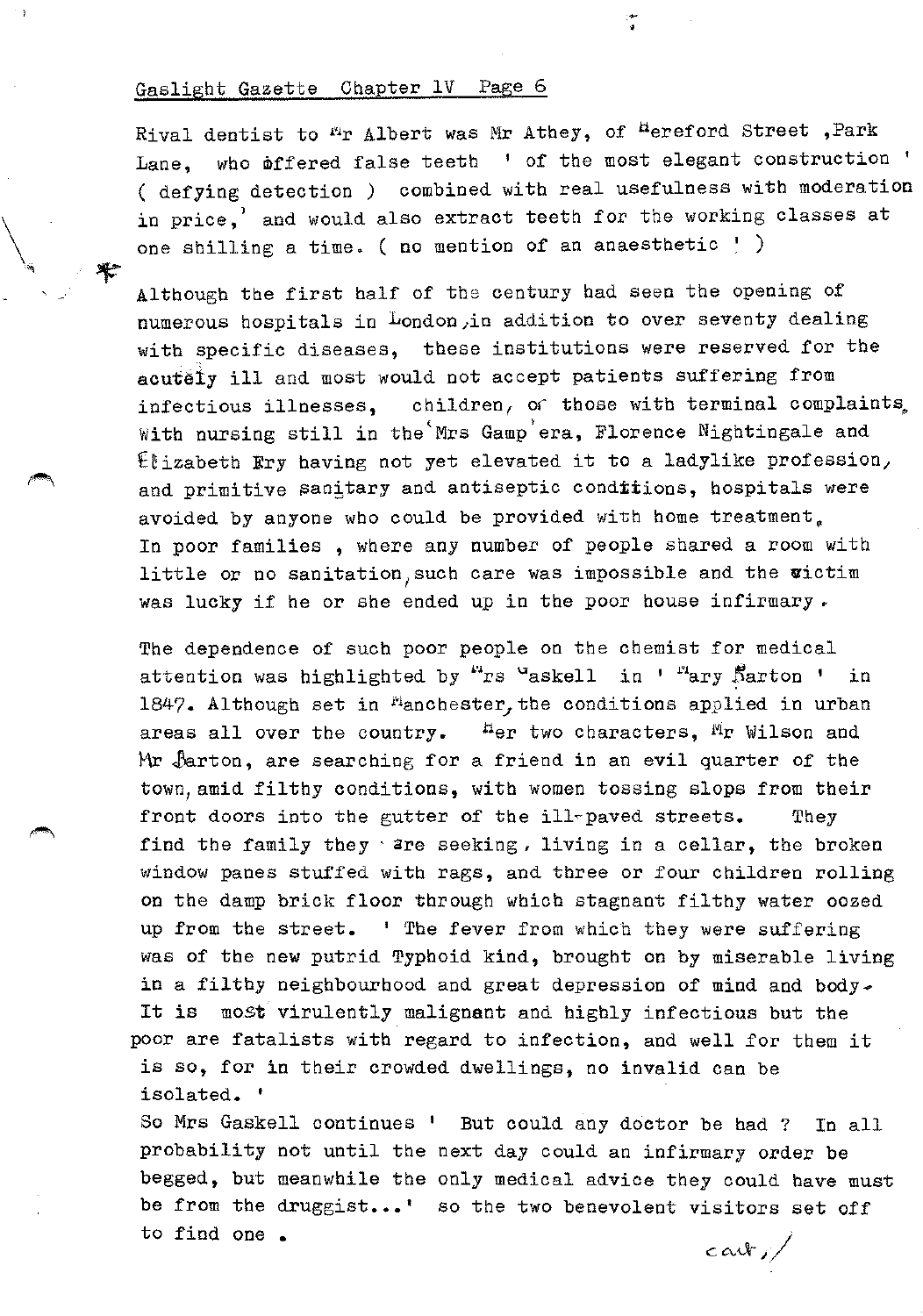$(Matters of Life and  $\nu$ eath).$ 

Mrs Gaskell's reference to the ' new Typhoid type fever ' is a reminder of the confusion that existed until late in the 19th century between the two similarly named but very different diseases Typhoid and Typhus. Typhoid was usually caused by the bacillus being introduced into the intestine through food or drink, causing acute inflammation and ulceration, Typhus was transmitted by live and fleas, the patient's scratching of the irritating bites carrying micro-organisms from the vermins' excretia into the blood stream. The symptoms of the disease which damaged the small blood vessels, particularly those of the brain, were extreme prostration and delerium. Both diseases were frequently fatal and highly infectious.

Much less dangerous to life but very unpleasant to the sufferers was the highly contagious Ringworm and it was a common sight right into the 1920s to see children with shaven heads the accepted treatment to remove the parasites which caused the infection. The  $u_{\text{azette}}$  of course, had a remedy for that too, Woodhouse's Ringworm Cure, sold at 1s 6d a bottle at the Court Hairdressers in Alfred Terrace, Bayswater, which suggests it was not necessarily a complaint confined to the poorer classes !

These and other infectious and contagious diseases, caused or encouraged by poor public health, were beginning to impress upon the mid Victorians the need for what its critics called ' medical police 1 who offended against the traditions of individual freedom and a man's home ( even if it were a hovel ) being his castle. The pioneer Edwin Chadwick had already expressed the opinion in his Report on the Sanitary Conditions of the Labouring Population that a doctor might blame a patient's condition on his occupation, when the real culprit was the environment in which that work was carried out.  $\qquad$   $\qquad$   $\qquad$   $\qquad$   $\qquad$   $\qquad$   $\qquad$   $\qquad$   $\qquad$   $\qquad$   $\qquad$   $\qquad$   $\qquad$   $\qquad$   $\qquad$   $\qquad$   $\qquad$   $\qquad$   $\qquad$   $\qquad$   $\qquad$   $\qquad$   $\qquad$   $\qquad$   $\qquad$   $\qquad$   $\qquad$   $\qquad$   $\qquad$   $\qquad$   $\qquad$   $\$ in health of workers in large well- ventilated factories compared to those with poorer conditions and concluded that in there were a regular system of inspection of places of work or places of large assembly it would be attended with great advantages to the lower orders !

Similarly condtions in people's homes would improve the health of those who lived in them and in  $\mathcal D$  acember 1855 Cha $\mathcal C$ les  $\mathcal D$ trutt is recommending the appointment of  $\mathbb{D}_r$  Ogier Ward, of Leonard's Place, "ensington for the post of "edical Ufficer of Health for part of the parish. Dr Ward had been Secretary to the Board of

> Cart. er-~=-~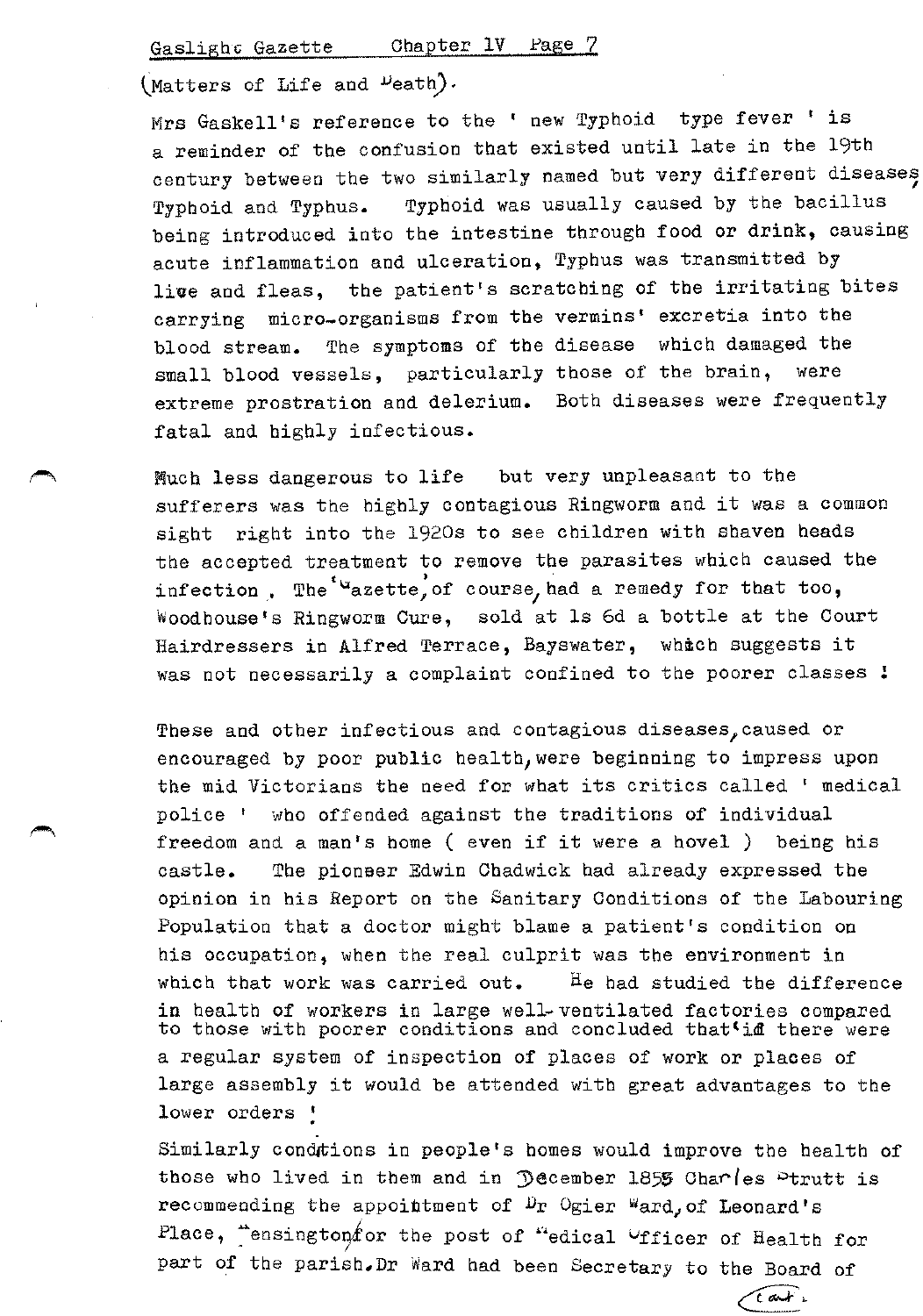tiealth at Wolverhampton and. published a report of the Cholera epidemic there and was now Surgeon at the Kensington Dispensary only a few yards up Church "treet from Mr Strutts printing office. 'The Gazette 1 recommended him as being ' thoroughly QOnversant with the habits and wants of the labouring portion of the community and generally esteemed by them so that he would gain admission to their homes without being obtrusive.

In making such an appointment the parish of St Mary Abbots was being remarkably progressive  $\lambda$  although it did not follow up other recmommendations for general public health for many years. These included the provision of baths and wash houses which they eould have been able to supply under and Act of 1846 ( these were not built for another forty years ) and the Vestry was equally slow in implementing another Act which enabled them to inspect common lodging houses , a particular source of infectious diseases especially tuberculosis, and regulate the numbers using them  $\bullet$ 

 $\epsilon$  Vaccination <sup>G</sup>ratis  $\,$  was advertised in the first issue of  $\,$  the Gazette on  $\frac{1}{2}$  ecember 7 1853. This free Institute, at Peel Street Notting Hill offered 'perfect Vaccination·to all classes of the community so that no persons need be put under obligation to the parish in respect thereof. The Vaccination Act of 1840 provided that any person could be vaccinated free of charge, a service administered by the Boards of Guardians and the  $\angle$ oor  $\angle$ iaw Although Edward Jenner's discovery of Smallpox vaccine in 1798 had saved thousands of lives the disease was still a killer, claiming over 12,000 victims between 1837 and 1840. By 1853 this had been reduced considerably. The Vaccination Extension Act made it obligatory for parents to have infants vaccinated when they were four months old , but as the death rate gradually declined this was not so strictly enforced. In 1867 the Vaccination Act, with penalties for those who did not comply, aroused fanatical opposition until the Smallpox epidemic of 1871  $-73$ , by the end of which 44079 people had died, over 10,600 of whom lived in London.

cont.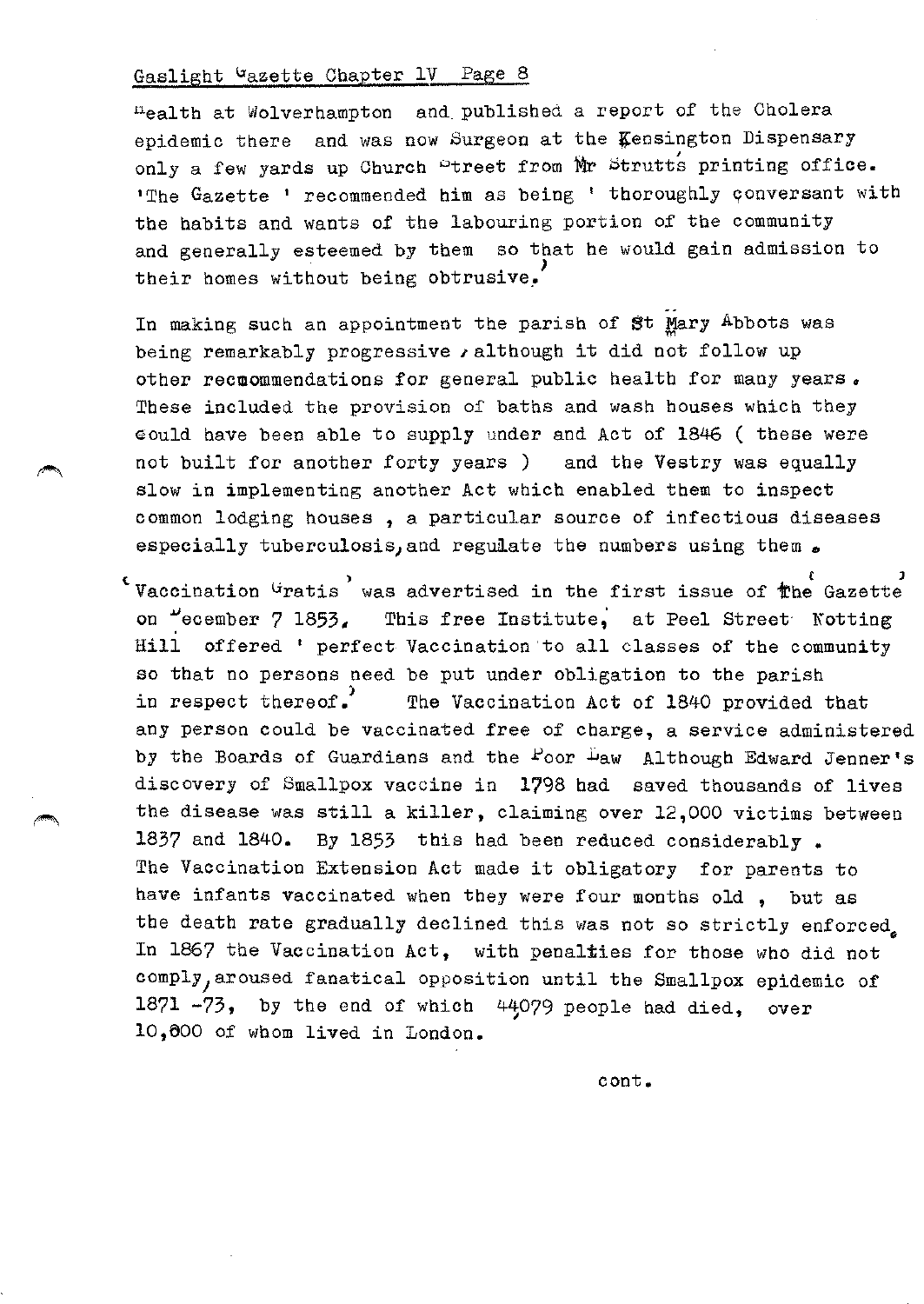Although less dramatic than cholera, typhoid, typhus and the other virulent infections which killed speedily, tuberculosis , or consumption as it was most frequently called, was the greatest scourge of Victorian England, thriving in overcrowded living conditions and among undernourished people. Statistics reveal that ' T.B.' was the cause of death of one person in six, more than small-pox, whooping cough, measles, scarlet fever and typhus together. Hospitals were loathe to admit tubercular patients as their illness was long lasting and usually ended fatally.

In 1841, a young London solicitor, Philip Rose, disturbed when one of his clerks who fell ill with tuberculosis could not be accepted by any hospital, wrote to various friends asking them if they would join him in an effort to aid not only this young man but others like him. A meeting was held at Rose's house in "arch 1841 and plans made to raise funds to set up a specialist hospital which opened in 1842, first as an out patients clinic in Westminster followed by a lying in hosp tal in Smith Street, Chelsea, where patients were admitted on the recommendation of governors or subscribers to the fund.

Rose, who was later to become financial adviser to <sup>B</sup>enjamin Disraeli / and made a baronet in 1874, remained Honorary Pecretary of the now Brompton Hospital for Diseases of the <sup>O</sup>hest until 1883. The first Chelsea Hosp, tal had soon expanded and site was acquired on part of one of the nursery gardens at Brompton, ensuring first that there was a good space between it and the grand houses being built nearby on the Smiths Estate, the site today of Onslow Square

The virulence of TB and its common incidence did nothing to discourage the patent medicine manufacturers, such as Sherrington's Aniseed Candy, produced by F. Sherrington, Confectioner, of New Church Street, Portman Market, Edgware Road, who warned against frauds and imposition as many in the trade are presuming to deceive by imitation. Its extravagant claim was that it effected a cure for vonsumption as well as Hooping Cough ( sic ) Colds Influenza ' the Breath ' and Diseases of Throat, Chest and Lungs  $\cdot$  $\mathfrak c$  When considered how many thousands have fallen victim to this most destructive of diseases, ' says Mr Dherrington, referring to Consumption ' the value of an article which can arrest the progress of so fatal a malady is invaluable.  $\mathscr{E}\overline{\mathsf{ont}}$  .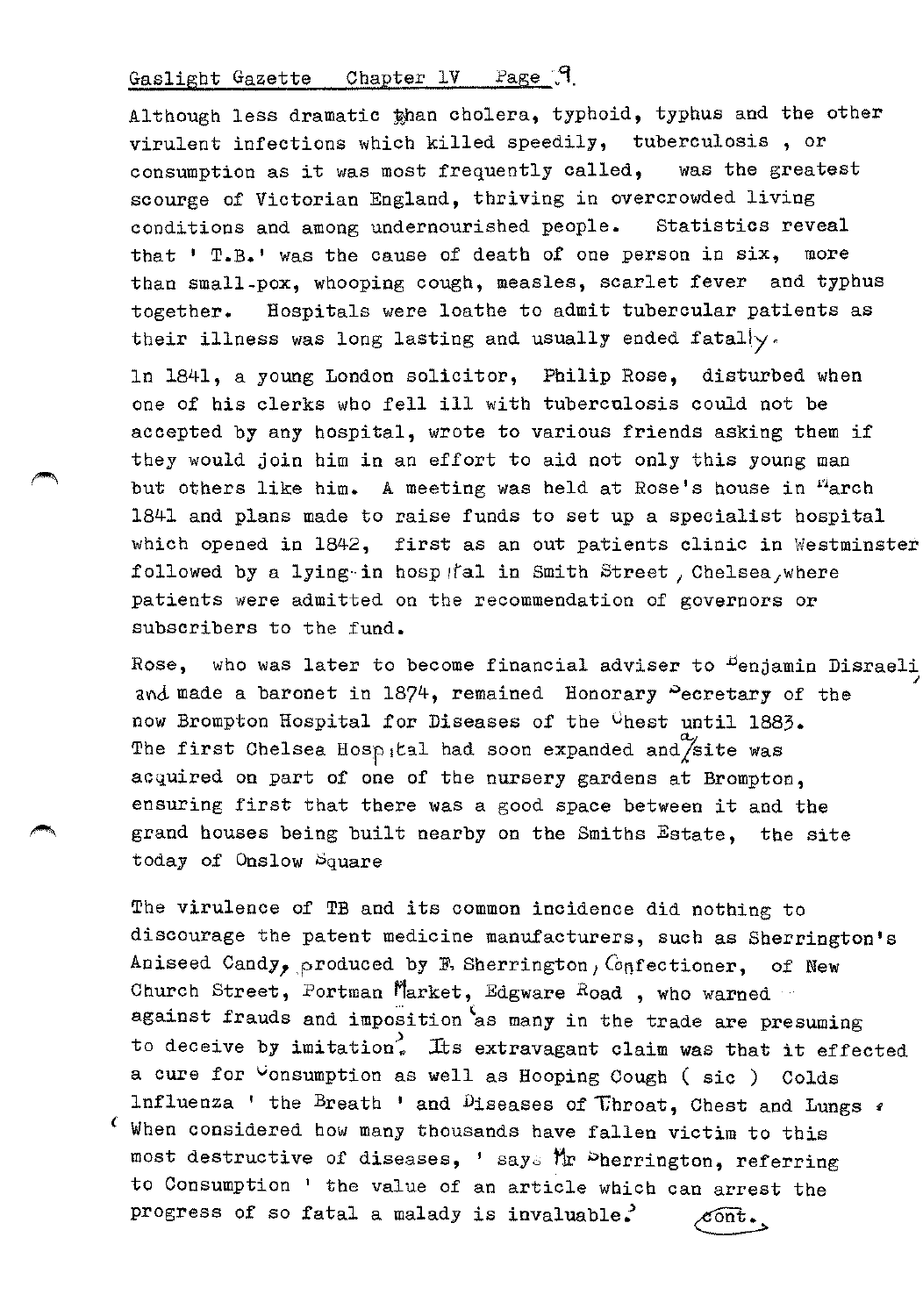1 This candy should be kept by all families to take upon the first symptoms as inattention and neglect are the cause of numbers losing their lives • Those who have taken it in the first stages of Consumption and Asthma found it always effected a cure'.

Herbal remedies were as popular as they are today during the revival of interest in ' alternative medicine ' . Hoopers Fluid Extract of Taraxacum ( a genus of plants including dandelion ) for affliction of the liver, was highly recommended by eminent medical men $1$ . including Sir Benjamin Brodie and Sir David Davies, as well as many other untitled and more obscure doctors, and was obtainable at Hoopers in Pall Mall and Grosvenor Street. Another herbal preparation, Barnes +rish Moss was advertised for coughs, colds hoarseness and sore throat and specially recommended to clergymen vocalists and public speakers, 'well known for its emolient and expectorant virtues and presented in the form of a jujube. '

poubtless such prescriptions would have been approved by W. B. Fordes: Medico Botanic "stablishment which was about to move to 134 High Holborn. This was the London agency for the famous (if unfortunately named )  $\mathcal{P}_r$  Coffin, who could be consulted there gratis between 10 a.m and 1 p.m. Dr Coffin was one of the most celebrated ' quacks ' of the era, not all of whom were as disreputable as the term suggests  $\triangleleft$ Although unqualified,some of them had considerable practical experience and expertise and <sup>D</sup>r Coffin had built himself a high reputation in Manchester in the 1840s •

Early mentions of other alternative treatments which still exist today, even if in modified forms, are Homeopathy ( the Hammersmith Institute offered treatment on Homeopathic principles free to the poor and to others for five shillings a consultation at 6 Angel Terrace *)* and Galvanism, the alleviation of rheumatism by electrical treatment by  $\mathbb{F}_T$  J.B Field at 12 Westbourne Gardens who also included Indigestion and Debility among his successful cases.

Dallens Gout and Rheumatism Pills prepared by Lowe and  $\forall$ ylde of Chelsea would be sent free by post on receipt of fourteen postage stamps and were recommended by Elizabeth Ogden of 15 Little John

Street, Manchester, who  $'$  after suffering most acutely for 18 months trying various remedies and being given up by Manchester Infirmary found great relief after taking only six pills, and after taking a few more was quite cured '. cart.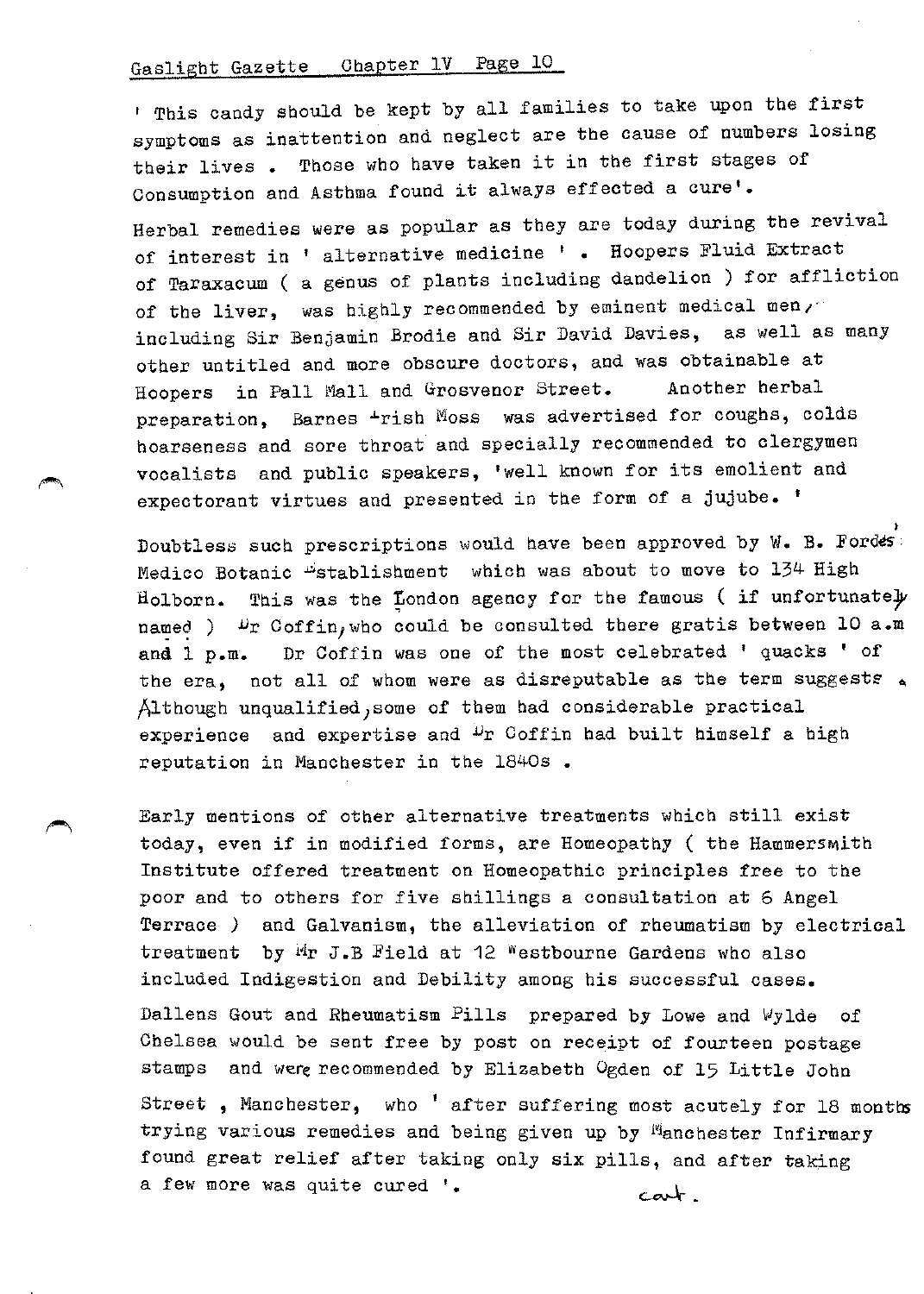It is to be hoped that these and other tablets and lozenges which were regularly advertised in the  $1$  Gazette  $1$  had no relationship with the grim cartoon in a contemporary issue of ' Punch' which showed a skeleton apothecary stirring up a concoction with a pestal and mortar from ingredients marked Arsenic and Plaster of Paris, although it is more than likely that many contained generous proportions of opium or laudanum ( the use of such sedatives by the classical poets of the time, Coleridge, Swinburne and so many others has to be viewed in the light of the common use of these and other similar substances ). There was no restriction on shopkeepers wakeg up their own preparations in which opium was a popular ingredient, these including remedies for Dysentery and Diarrhoea and Teething Troubles. Godfrey's Soothing Cordial, a medicine for babies and young children, was sold by the gallon in most cities and contained a considerable proportion of opium which was not banned until the 1860s when the prohibition aroused great resentment among the poor,who regarded this, together with movements towards temperance and teetotalism, as yet another oppression on the poor by the rich by removing their only alleviations for pain and misery.

There was no restriction on advertising by medical men so Dr Hardinge of Albert Terrace, Notting Hill ( 'near the turnpike ' ) was able to take space in  $M_T$  Strutt's ' Gazette ' to announce that he was ab1e to ' speedily and effectively cure not only rheumatism in all its forms but epilepsy, hysteria and all nervous diseases such as Scrnfula ( Kings Evil ) and ulcerated legs, ( no matter how long standing ) ' Dr Hardinge also offered advice to the poor gratis. a characteristic which was surprisingly common in an age long before any form of health service. In fact the Robin Hood philosophy was adopted by the medical profession right into the first half o, this century when doctors often gave generous free treatment to the poor, relying for their livelihood on their richer patients.

Among the few illustrations used to enliven the ' Gazette ' columns were those in the advertisements of Mr William Huntley Bailey *<sup>1</sup>* of 418 Oxford Street who supplied Spinal Stays for the treatment of curvature of the spine. Only back views were discrettly used to illustrate the ' light spinal support the timely application of which has rescued many young persons from the worst of all complaints consumption '. Experienced females were said to be in attendance ( presumably  $\frac{1}{2}$  to wait upon the women customers.<sup>*'*</sup>)<sub>\*</sub> Mr Bailey also

c ant.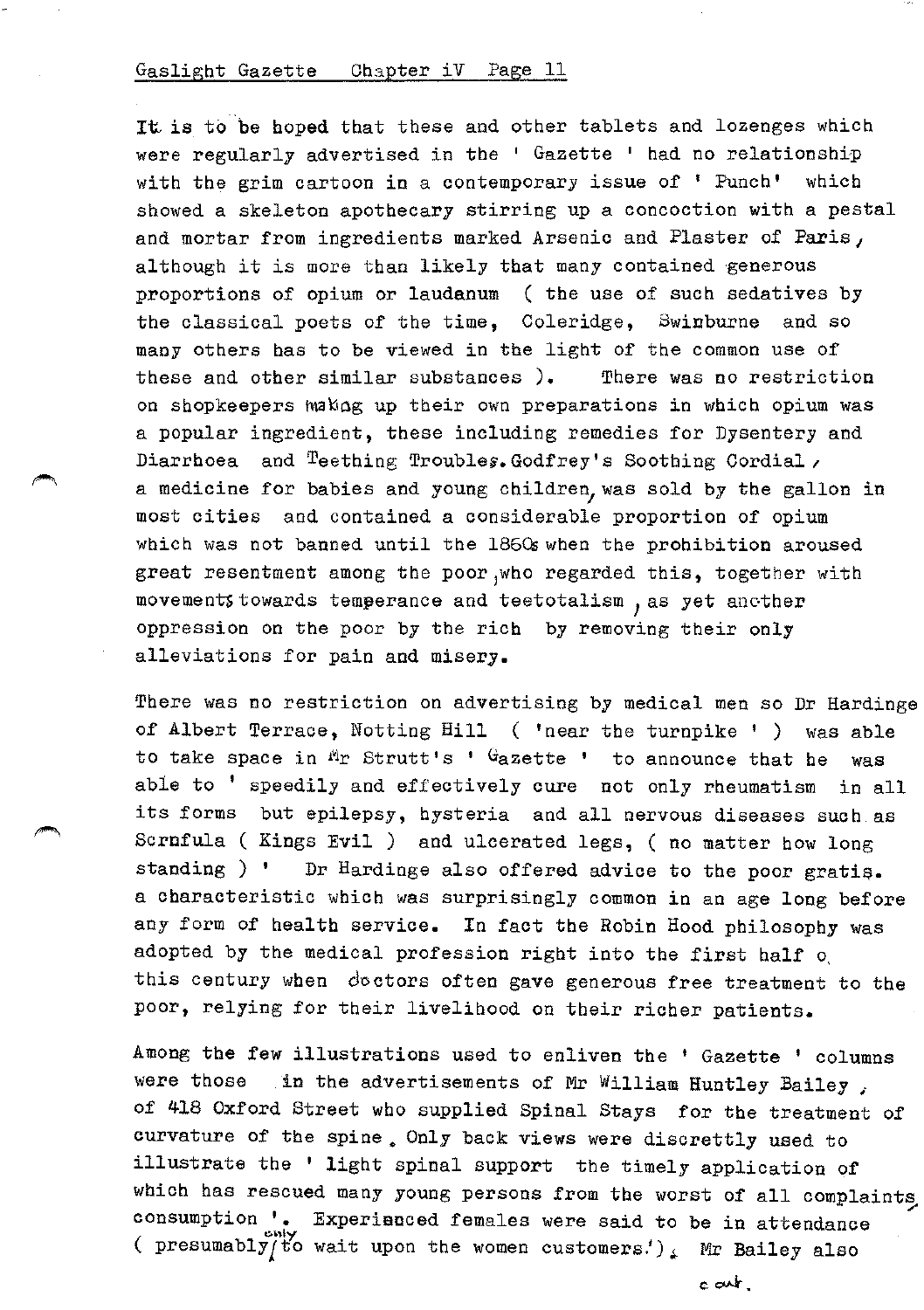sold elastic stockings for weak knees and ankles , crutches and trusses •

Mr Morris of Kensington Church Street was able to boast that he was ' Chemist to the Queen and the Duchess of Kent, although only the latter still lived at Kensington Palace. He was advertising Green Gum Plasters for Corns and Bunions , although this was not meant to imply, one imagines, that his royal patrons suffered such plebian afflictions

If the patent medicine manufacturers displayed a cheerful disregard to dangerous substances in their prescriptions *,* the producers of foodstuffs were hardly more particular about the ingredients in their products • The'Gazette ' reported in its issue of July 18 1855 a report of a meeting of the Select Committee on the Adulteration of Food at the House of Commons which heard evidence from Dr Arthur Hassall that additives, many of them extremely harmful, were to be found in almost every article of food which he listed. These included arrowroot, bread, cinnamon, coffee, cayenne pepper, custard and egg powders, curry powder, flour, gin, rum milk, mustard marmalade, oatmeal , potted meats and fish, pepper spices, tea and vinegar. Substances employed in adulteration included chalk, sawdust, red lead, alum, arsenic of copper, chromate of potash, powdered glass, red earth , Venetian red, vermillion annarto ( a yellow dye used to colour butter ) Prussian blue and black lead. Tea was frequently adulterated with used tea leaves or the leaves of sycamore.

The Chairman of the Select  $\mathcal{C}_{\text{domitive}}$  asked if any of these substances were not only injurious to health but actually poisonous ? He was told that samples had been taken from tradesmen in various parts of the metropolis and in some , such as arrowroot, and mustard, scarcely a particle was what it was reputed to be. Copper was extensively used in the manufacture of pickles, especially gherkins and beans red lead was found in cayenne pepper and was apt to be very injurious to the system if taken two or three times a week. Chromate of lead was used extensively in snuff, as frequently as to produce paralysis. Children were said to be particularly affected by the adulteration of coloured confectionary and the Committee was told it made little difference as to whether this was bought at large or small shops. ence as to whethe<br> $\overline{\left(\overline{c} \alpha \psi\right)}$ 

 $\epsilon$ art.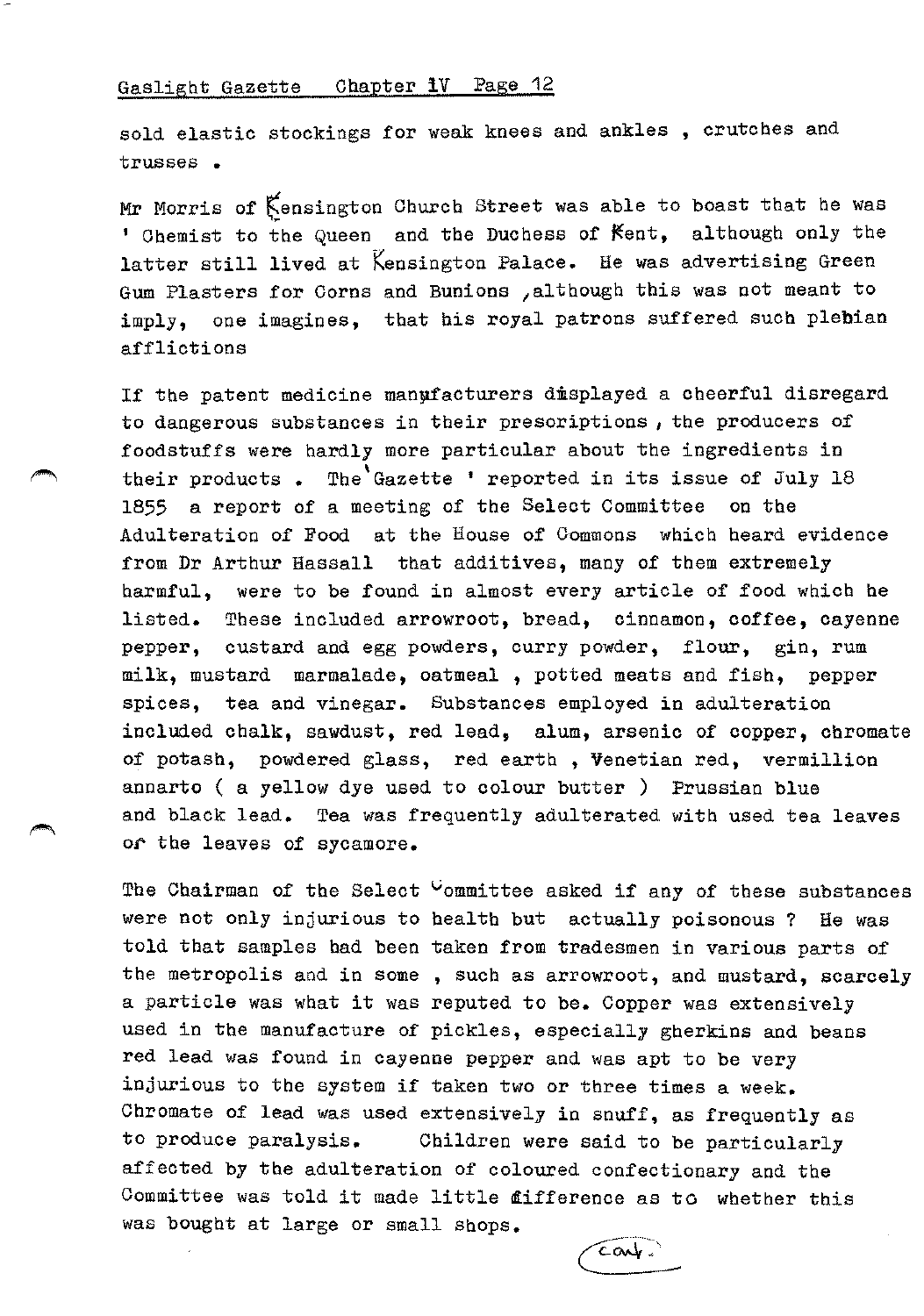Dr Hassall said that the use of the microscope would greatly assist in the detection of these additives

In the light of this evidence, and the unknown contents of many patent medicines it was no wonder that many housewives preferred to make up their own preparations ,although the ingredients were hardly more encouraging. The first of a series of ' useful practical recipes which may be relied upon for their real utility ' appeared in the 'Gazette' in 1855. An 'excellent powder for removing and preventing tartar on teeth ' consisted of Rahatny Root one ounce; Cuttle Fish bone, two ounces; prepared chalk, four ounces' and Borax **i** dram. Another recipe was for gums when spongey tender and disposed to bleed ' also ' when affected by a course of mercury ' • This consisted of Powdered Alum 1 dram; Peruvian Bark 1 ounce; prepared charcoal 3 drams.A ' useful wash for purifying the breath and cleansing the mouth and removing odours ' needed an ounce of chlorinated soda and 19 ounces of distilled or rainwater

' For the toothoche ' the remedy was 1 dram of camphor; 2 drams of rectified ether and 3 drams of laudanum, a few drops to be applied to the cavity.  $A$ s the tooth sustains much injury by medicines containing mineral aids 1 the readers were presented with'an excellent recipe for an alterative lotion which could most assuredly prevent the mischief. For this they would need half an ounce of bicarbonate of soda ; two teaspoons of eau de cologne a teaspoonful of sol volatile and half a pint of rainwater. The mouth was to be rinsed out with this brew immediately after taking the medicine.

Not all illnesses caused by food were the result of adulteration but by its poor quality and lack of any understanding on nutrition or vitamins, especially in the case of Rickets , and the part that sunlight and fresh air plays in healthy living. Although more common among the poorer people, Rickets was not confined to them but affected the more affluent who shared the mistaken belief that babies should be kept indoors and not exposed to sunlight Apart from its illeffects in early years of life, Rickets had long~reaching consequences,particularly through the narrowing of the pelvis in women causing miscarriages and still  $b$ +r $b$ hs, as well as crippling and stunted growth in both sexes.

'\ •.

 $\overline{\mathfrak{c}}$ aut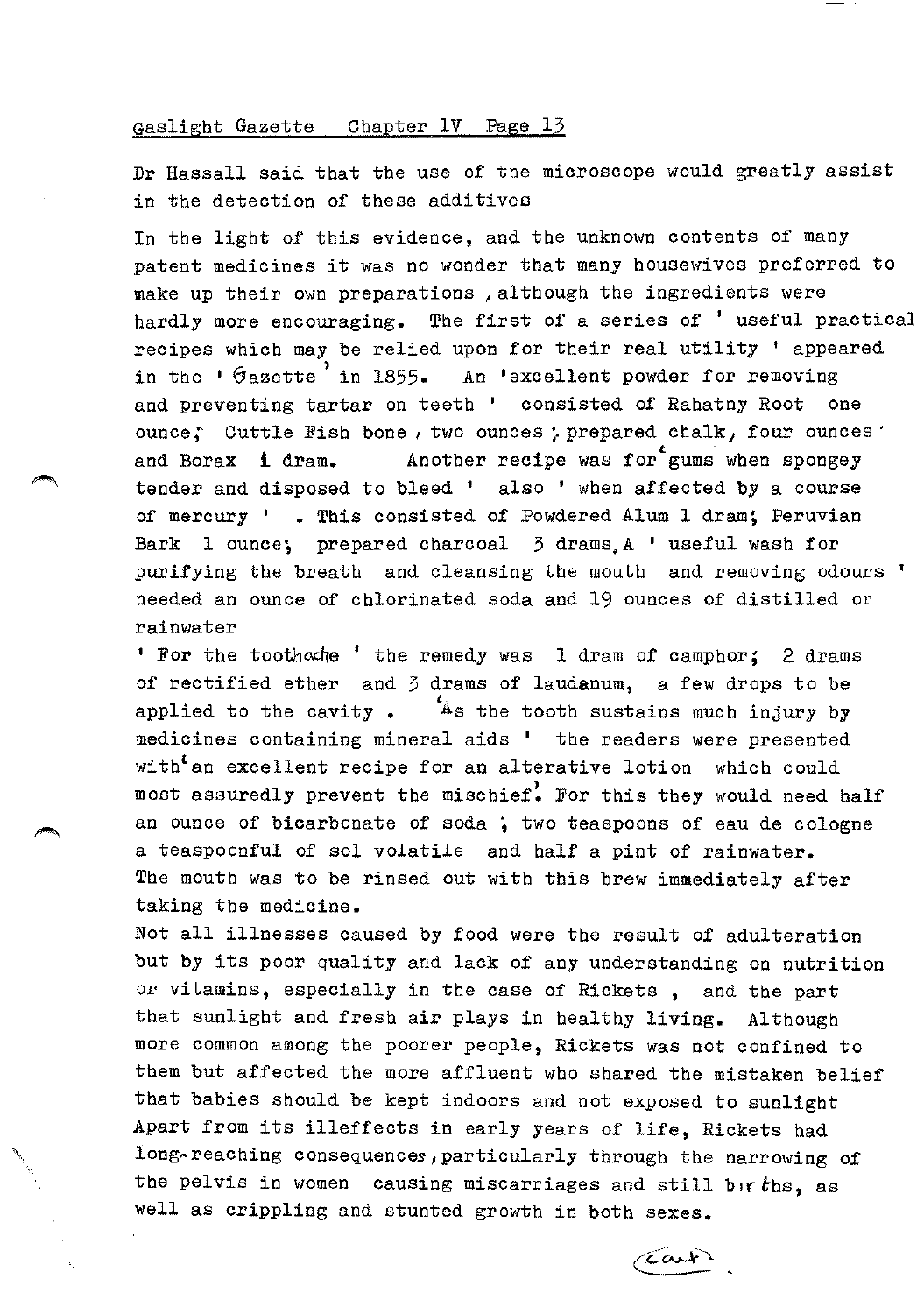Matters of Life and peath cont.

Although Dr John H. shes Bennett had written a treatise on oleum fecoris useli ( Cod Liver Oil ) as a treatment for Rickets in 1841 , describing it as ' worthy of a place besides Iron ( for anaemia ) Peruvian Bark ( Quinine for malaria ) and Mercury ( for Syphyllis ) the  $u$ azette's advertisement for Dr De Jonghs Light Brown Cod Liver Oil, although effusive in its claims , did not include Rickets«mong its cures, being ' the most effective remedy for consumption, bronchitis, asthma, gour, chronic rheumatism and all scrofulous diseases '. By 1865 however, the Boards of Health were allowed to supply ' expensive medicines such as <sup>C</sup>od Liver Oil ' to the sick poor.

It is doubtful whether this early ' national health ' service ' would have provided another of the Gazette's more fanciful advertised medicines to be provided free of charge. This Francis' Canaritan Oil , a cure-all prepared entirely from herbs and flowers<sup>'</sup>and described in immortal verse.

> For now 200 years or more This oil was famed for cut and sore For wounds, for burns, for scalds and sprains Chaps, face aches, sore throats, chilblains, Excoreations, bumps and bruises Are eased or cured as each one uses vr will this precious oil apply Its healing virtues only try. Lumbago, piles, with bites and stings And pains which reeumatism brings, All parts inflamed are soon restored, And festering wounds though deep explored And suffering men with joy shall smile<br>When told of Francis' precious oil • Their wounds are cured, their pains removed And *<sup>r</sup>rancis Healing Oil approved*  $_{*}$ All female breast disorders cured The pains removed though long endured And worms in children soon destroyed And strength and health again enjoyed A bottle buy and only try

And all such plagues shall from you fly.... Obtainable from Barclays of Farringdon Street and all respectable chemists. Agents were also invited to promote the wonder cure.

cart.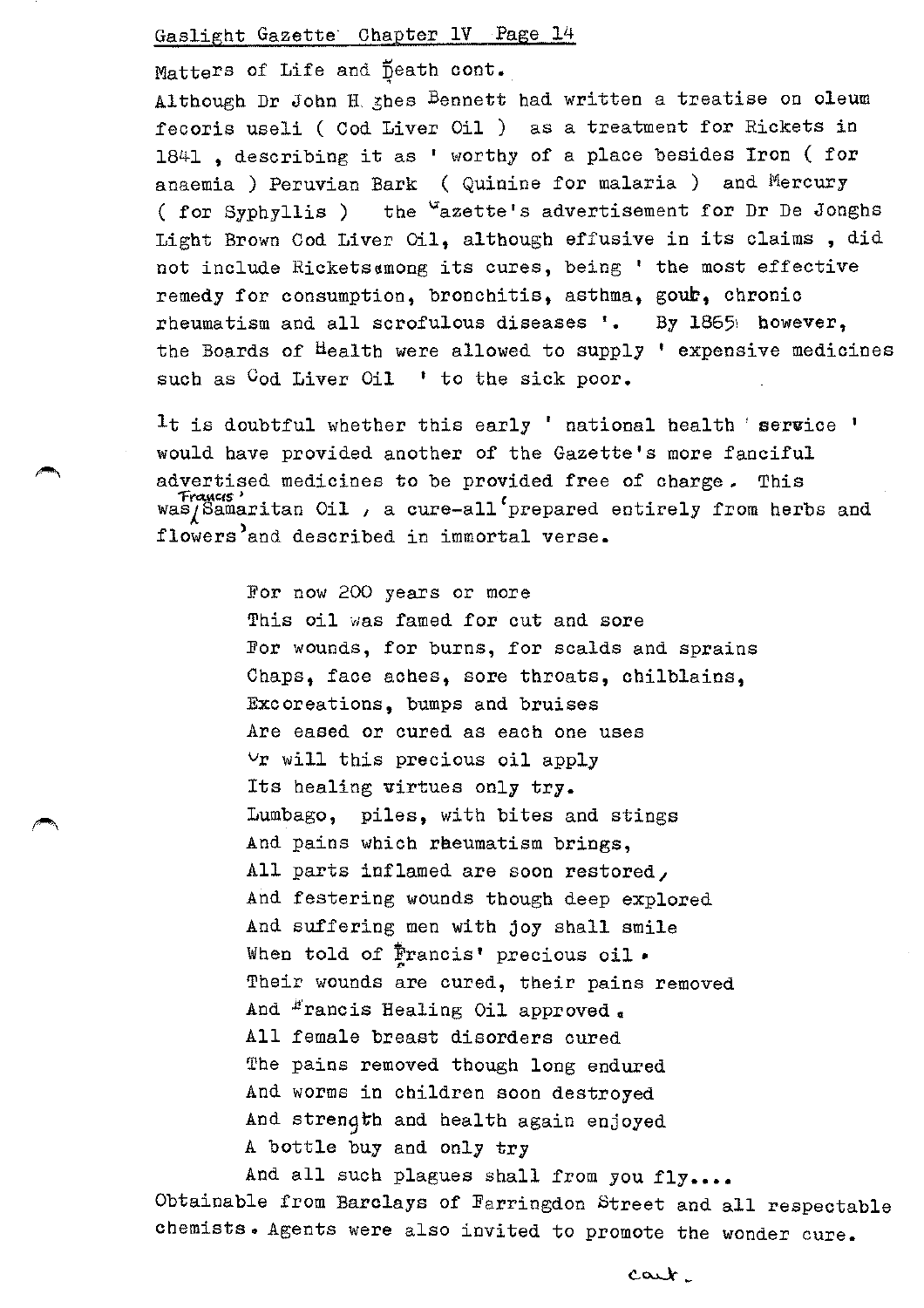The Victorians were not great believers in either exercise or fresh air, windows were shut most of the time, and no wonder as the pollution from fog and smog was as great as that from putrid pools and open sewers. One of Charles Dickens' vivid descriptions of a foggy day in London is found in Our Mutual Friend 1 • ' The fog was heavy and dark, causing London to blink, wheeze and choke, Even in the surrounding country it was a foggy day, but there the fog was grey, whereas in London it was at about the boundary line, dark yellow, and a little within it, brown, and then browner and browner until in the heart of the city it was rusty black. ' Elizabeth Barrett Browning paints a similar picture in Aurora Leigh from high up in a house in Aensington, where ' the lurid dawns and sunsets were encouraged by the  $+$ ondon air, but any possible beauty is expvoged by the horrors of the pea-soupers which engulf the city so often , the great tawny weltering fog which involved the passive city, strangling it alive and drawing it off into the void, spires, bridges , streets and squares, as if a sponge had wiped out London '. ( What a contrast to Wordsworth's view from Westminster Bridge in 1802 when those same spires had been bright and glittering in the smokeless air *:* ) Although a Smoke Nuisance Act had been passed in 1853 the local  $\bigvee\limits_{v}$  estries were slow to enforce it.

Early in the century, in 1834, Edwin Chadwick had advocated the value of exercise and fresh air. <sup>C</sup>ln rural districts as well as in the vicinity of some of the towns I have had very strong representation of the mischief of the stoppage of footpaths and ancient walks as contributing, with the extensive and indiscriminate enclosure of commons which were playgrounds, to drive the labouring classes to the public house  $\cdot$  the was perhaps thinking more of moral dangers than those to health and fitness and his views were shared by few, walking was regarded as a necessity rather than a pleasurable exercise • However those who may have thought there was some virtue in his advice but had no byways or footpaths to traverse could take their exercise in the privacy of their own homes on a sophisticated contraption known as the Chamber

Exercising Horse, regularly advertised in the 'Gazette ' for ' persons who cannot take pedestrian or qquestrian exercise '. <sup>1</sup>This truly useful machine exceeds any yet invented for the reJief of persons inclined to dormancy, It is well known that a carriage affords little or no exercise , on the contrary the

cont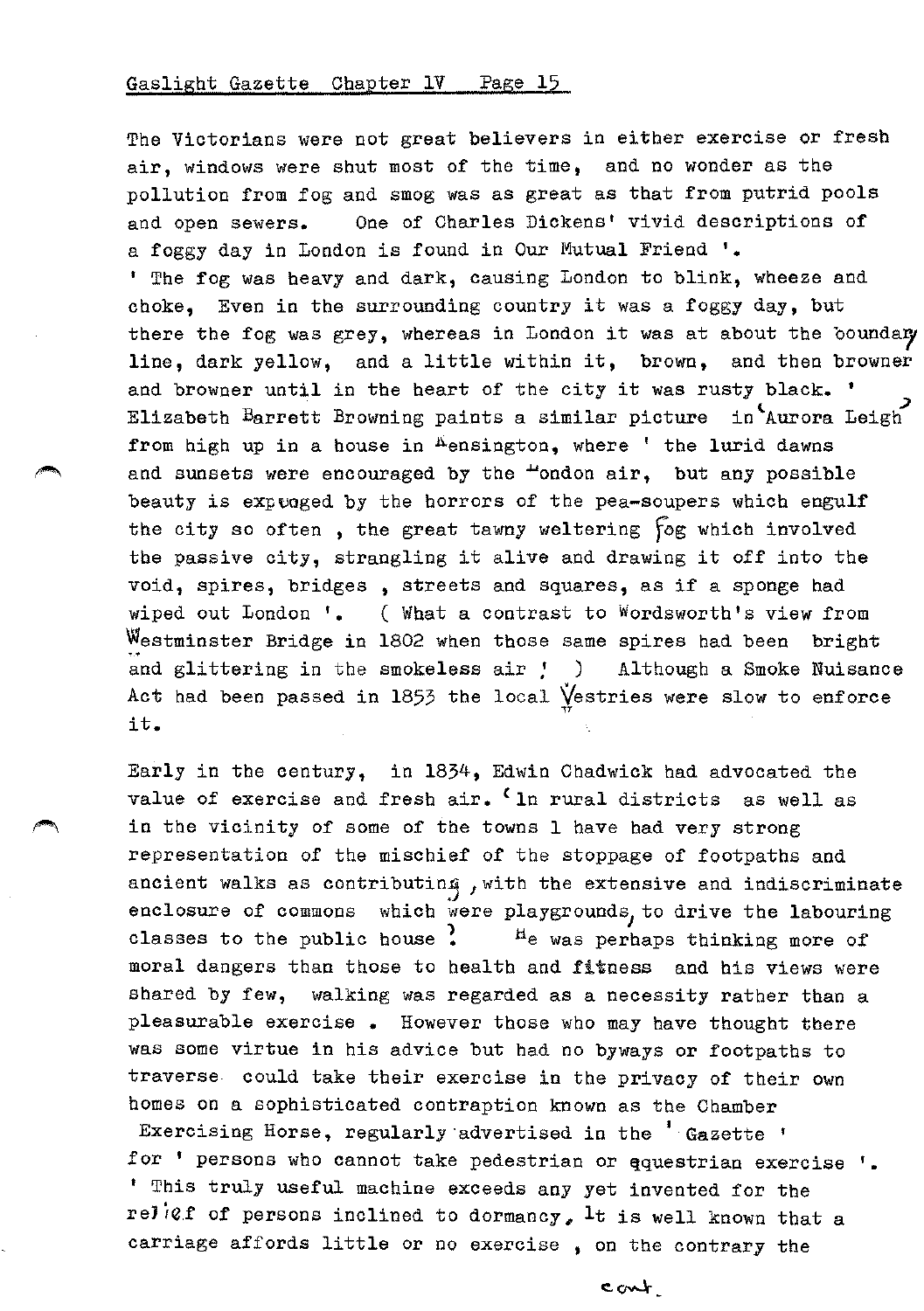exercise on the Chamber Horse is similar to the canter of the managed trotting horse and by the use of the arms only will cause genial warmth and general circulation of the blood. '  $\perp$ t could be regarded as a very early effort in preventive medicine in an age which was more likely to wait until the symptoms struck rather than taking steps to eliminate the cause.

No wonder the Victorians learned to live in the constant presence of death in a manner which few generations before ob since have been obliged to accept. The old rural communities had of course their bereavements but the very smallness of their populations and a comparatively healthy life made these $\widetilde{\chi}$ less constant: reminder of man's mortality. In cities where conditions shortened life anyway morepeople witnessed the harvest of the grim reaper as part of their daily life.

The <sup>D</sup>eath Notices in the ' Gazette' provide an apt commentary on the ages and causes of death, a random selection over a few weeks inthe late summer of  $1855$  shows

August 14 1855 at 3, The Crescent, Camden goad Villas, Anm Drury wife of William V Drury MD *1* of Consumption.

August 22 1855 at  $\beta$ ensington, Agnes Brereton, aged 8, the beloved child of the Rev John Brereton. September 18 1855 at 10 "adbroke Villas Notting Hill, Florence Isablla , daughter of G.A Treyer and  $E$ mily Evans, aged 9 months. September 21 1855 Frederick Maynard, second son of Charles Maynard Frost, aged five years.

September 26 1855 Blanche Emma, second daughter of Mr Alfred Bruton Cowdell, of Hereford bquare Old Brompton, aged ten years after scarlet fever.

The high death rate in areas of ever increasing population having placed an intolerable strain on the existing churchyards the outbreaks of Cholera and other epidemics in the first half of the century had further alarmed the public and the authorities, This was fueled by professional opinion as well as the gruesome stories already related. A London doctor declared that burial grounds in towns were<sup> $c$ </sup>a national evil the harbingers if not the originators of pestilence and the cause directly or indirectlyof inhumanity, immorality and irreligion.

cont.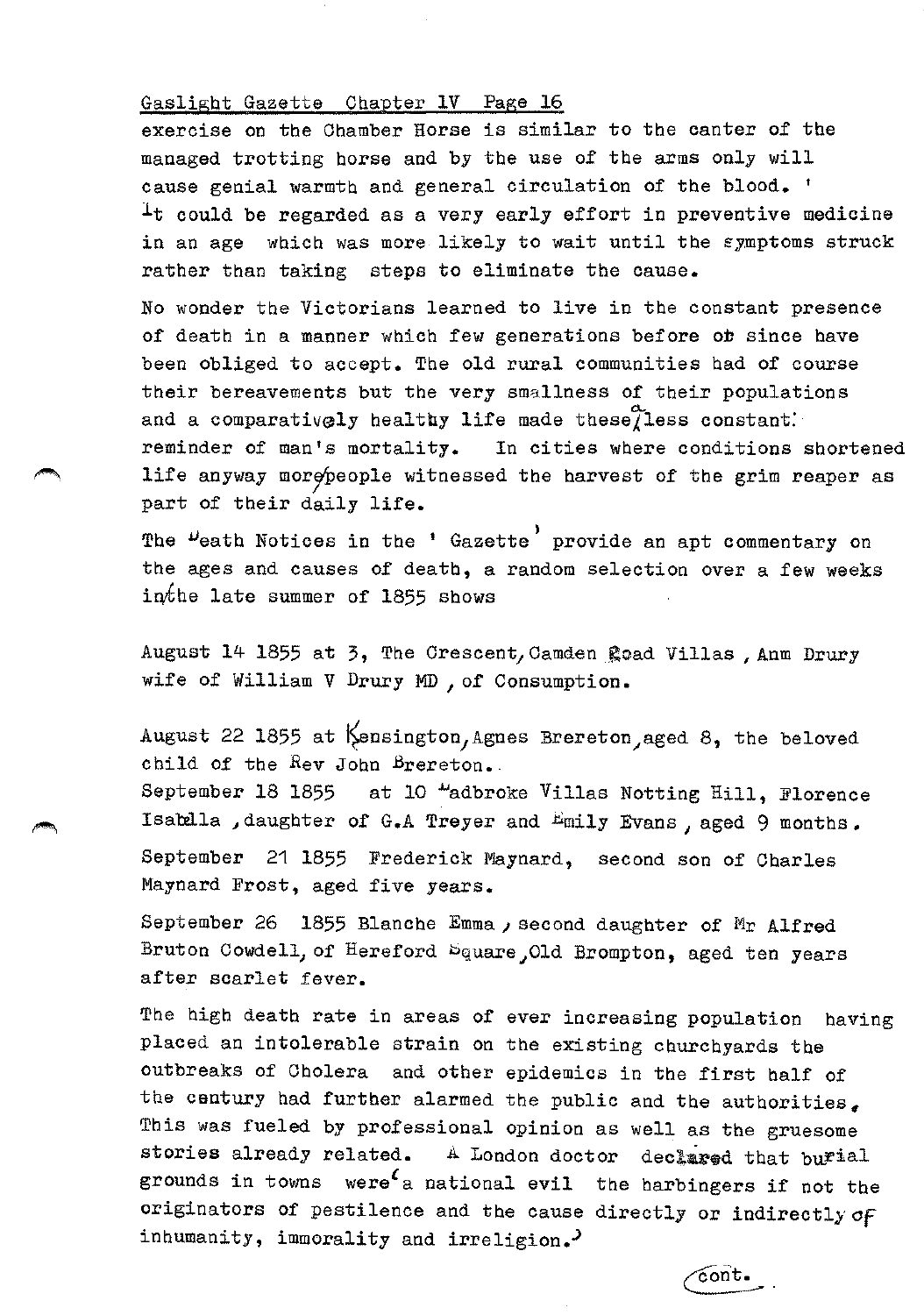Among the leaders in cemetery reform was George Frederick Carden, a London barrister , who carried out an extensive personal survey of burial grounds before issuing a prospectus for the General Burmal Grounds Association with proposals to establish a large cemetery on the pattern of that of Pere Lachaise outside Paris, probably at Primsose Hill . This was a very conventional scheme compared to the highly fanciful one dreamed up by the fashionable architect Thomas Willson and exhibited at the Royal Academy in 1824. He envisaged a great pyramid higher than the dome of St Pauls to accommodate the coffins of over five million Londoners, in sealed chambers. The great church architect  $A$ . C Pugin also produced a scheme in which he may have had the co-operation of Marc Isambard Brunel and in 1830 Garden held a meeting in his Chambers , with a supporting exhibition in Parliament Street *1* to launch yet another plan, this time the wotk of Francis Goodman, for a cemetery covering 15 *i* acres decorated with replicas of classical Roman and Greek temples • Garden had a supporter in Andrew Spottiswoode MP. who petitioned  $F$ arliament to take action on a matter which was given its final boost by the Cholera outbreak in 1832, and a Bill was passed to allow the establishment of a General Cemetery for the Interment of the "ead in the Neighbourhood of the Metropolis and the General Cemetery Company permitted to raise  $£45,000$  in £25 shares. The clergy were also to be compensated for the loss of t heir burial fees, one of the main sources of livelihood for the poorer clergy, who would receive from five shillings to one and sixpence for each person from their parish buried in an outside cemetery, according to the type of grave.

The company chose to purchase 54 acres beside the Grand Union Canal at Kensal Gresn but the way ahead was still far from smooth  $\prime$ starting with a quarrel over architecture, should it be Roman or Gothic or Grecian ?. Cemeteries were to become places to visit and enjoy and were a source of inspiration, as well as income, for many great artists and sculptors, making the hallowed acres a memorial to an age as well as its people. Kensal Green Csmetery was consscrated in 1834 by the Bishop of London among the early interments being that of the Duke of Sussex, brother of George 1V and William IV and one of the Queen's ' wicked uncles ', who was so shocked by the confusion at the funeral of William at Windsor that he desired not to be buried there.

 $\overline{\text{cont}}$ .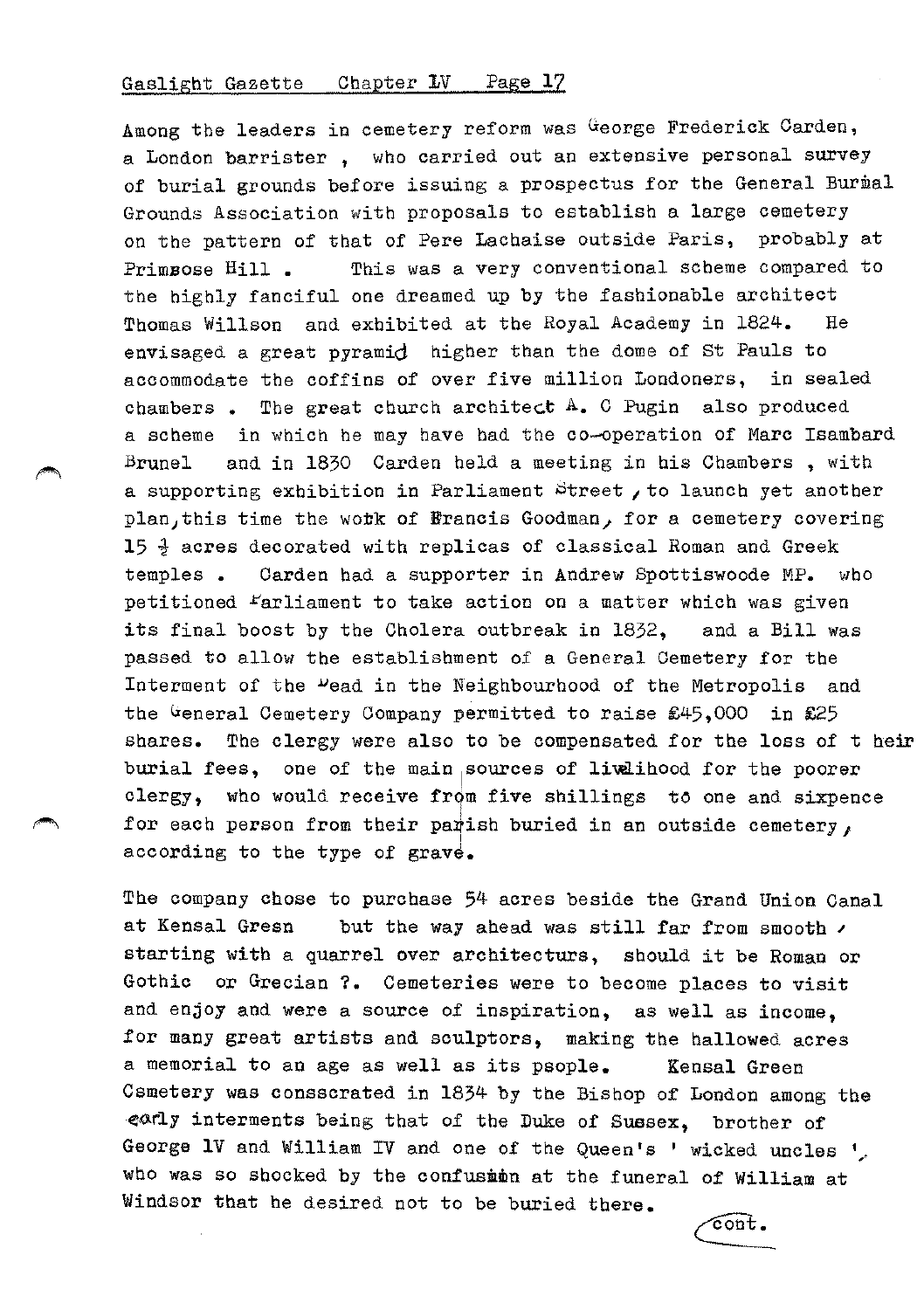Popular features of cemeteries such as Kensal Green and Brompton, which was consecrated in 1840, were the catacombs where coffins lay exposed behind grilles on stone racks. and it was customs such as this which had inspired Edwin Chadwick in another of his pioneering moods when in 1834 he was Secretary to the Poor Law Commission and drew up his report on the Practice of Interment in Towns • When he became a member of the new General Board of Health in 1849, at the time of the next great Cholera epidemic, which brought the topic to public notice, he issued another report which criticised the private cemetery companies for having done nothing to relieve the evils of catacombs and mausalea instead of earth burials, and ' giving no relief of expense, especially to the poor  $\cdot$ . He considered that the interment of the dead was a most unfit subject for trading profit.

Elaborate funerals were part of the ritual surrounding death which was once reserved for the aristocratic classes. Royal funerals were as splendid as royal weddings, as were those of great statesmen and soldiers, such as the Duke of Wellington, with deep mourning, elaborate corteges, great processions and much pomp and ceremony. Now even more ordinary mortals left the world with at least some of the splendour once reserved for their 'betters'. Clocks were stopped in the bereaved house, and blinds drawn, and the family's status assessed by the number of carriages pulled by horserbedecked in black plumes and draperies.

In 1850 the governments Metropolitan Interments Act was passed under which the Board of Health was empowered to poovide burial grounds, buy up cemetery compahies and close all the old grave yards. Funeral costs were to be controlled by the Board who would make contracts with undertakers. Not surprisingly the companies had no wish to be nationalised so compulsory purchases were sanctioned the first two to be bought up being Mr Strutts own local cemetery, Brompton, and another at Nuneaton. However, after strong opposition the government had second thoughts ; a new Bill was drafted and eventually only one cemetery came into public ownership, Brompton, which to this day is still managed by the Department of the Environment, coming under the jurisdiction of the Bailiff of the lioyal Parks.  $c$ ont.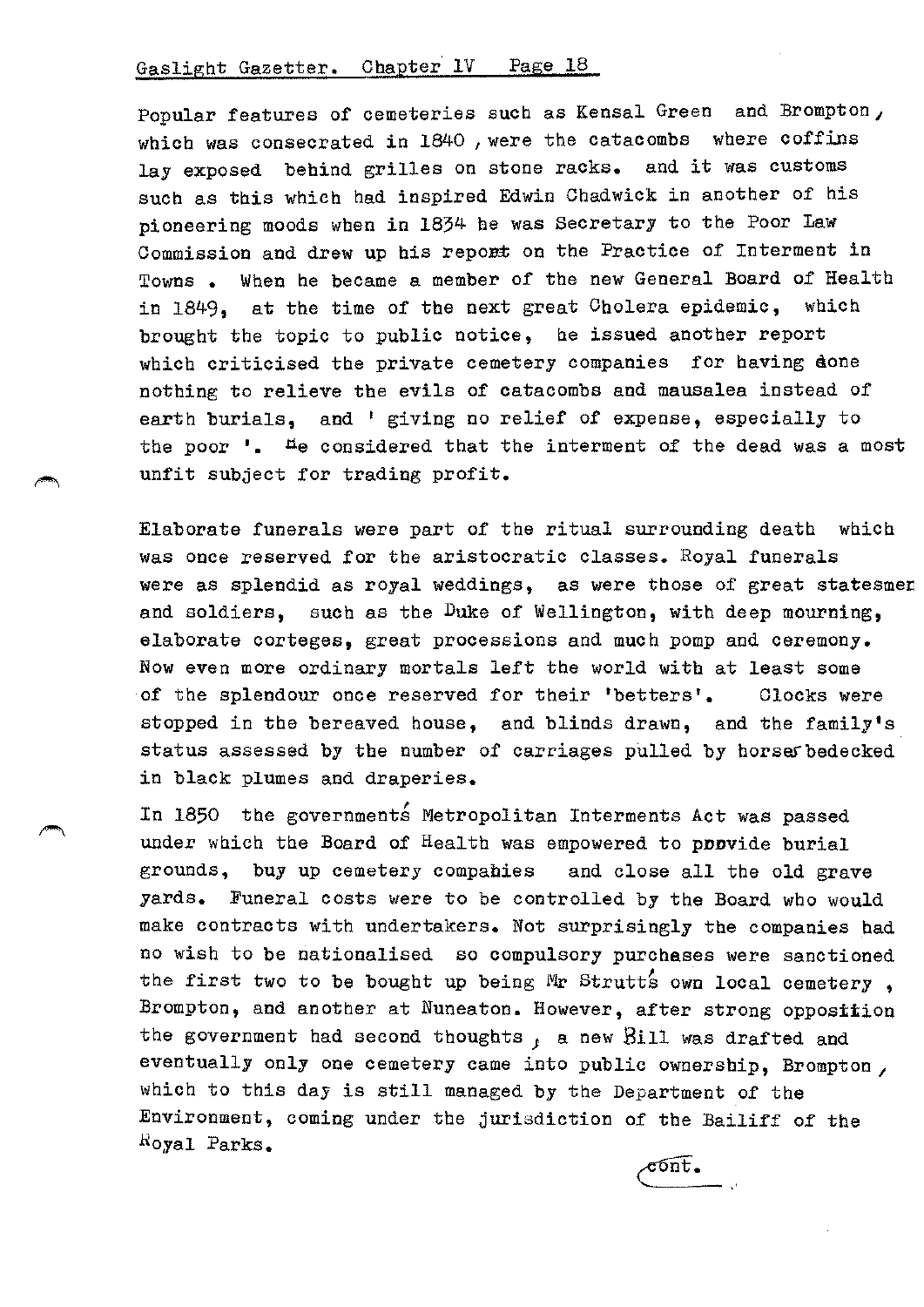I i

*e*  On August 22 1855 The ' Gazette ' announced that a prospectus had been issued for a new cemetery company incorporated by Act of Parliament by which 160 acres of land had been secured seven miles from London near the Colney Hatch Station of the Great Northern Railway. The capital is to be  $£150$ , 000 in £5 shares. Nearly 3,000 cemeteries were to be established in the ten years from 1853 to 1863 \*

One of  $L$ ondon's oldest established undertakers, James Nodes, which is still in business, advertised in the ' Gazette ' in October  $1854$  as a ' Furnishing Undertaker to the Trade ' at 42 Archer Street ( now Westbourne Grove ) Their scale of charges offered a Hearse and Pair, Mourning Coach and Pair, with feathers and velvets for horses, elm coffin covered and finished neat, attendance, use of velvet pall and goods for mourners, for  $\mathcal{L}7.105$ and the same class of ' walking funeral ' for  $5.55s$  A walking funeral was of course only possible where the deceased was being interred in the local churchyard or lived near to one of the new cemeteries.

The provision of mortuaries was also bringing to an end the horrible necessity of a corpse remaining in home , which could consist of only one room, in an inadequate coffin or on the bed, for a week/while the family tried to collect anough money to pay the undertaker. The rituals of death nurtured a desperate need to give the deceased a 'good send off' and Edwin Chadwick's research revealed that of £24 million in poor people's savings a quarter or more was set aside for funeral costs • Where a family could not possibly meet such a charge, the expense has to be met by the Poor Law and the body would be interred *in* a communal grave without a headstone, cutting right across the sentiments of those whose grief at the moss of a member of the family was intensified by this anonymous end • What *is* more, even *if* the relatives had saved enough to pay for a ' decent burial • the Guardians would be likely to deny any assistance to the dependents because the money had been squandered on a lavish funeral.

cax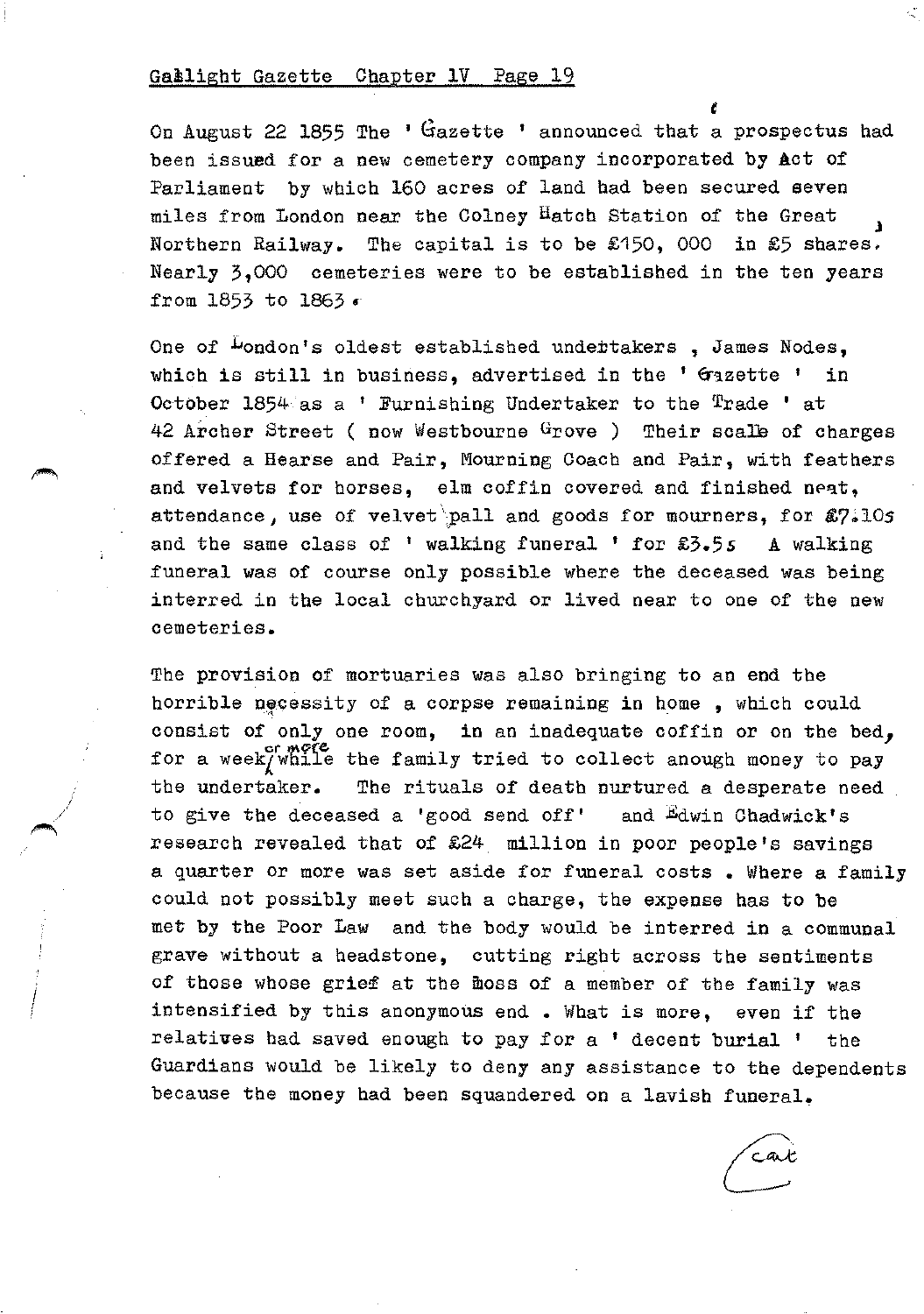The church was aware of the difficulties that many poor families faced when a death occurred and decades earlier a Bishop of London, Robert Lowth, had been so concerned about the situation in Fulham where he had his palace that he dedicated a piece of his own land to extend the churchyard. and suggested that burial charges should be reduced because they were too high for poor people to afford.

1 The Gazette 1 also announced in October 1855 that a Guild of St Alban had been formed at the church of St Paul and St Barnabas at Knight<sup>3</sup>sbridge which intended<sup>(to provide biers, palls and</sup> cloaks and all other articles necessary for the reverent performance of the Last Rites of the Church and to establish a fund from which grants could be made in part payment of the necessary expenses to bury the extremely poor gratuitously and obtain a truly Christian burial for poor men of the church ' •

Although Francis Place, who had drawn up a People's Charter with William Lovett, founder of the Working Mens Association, had dared to suggest in the 1820s that a restriction on breeding might alleviate some of the dreadful conditions of poverty, the combined influence of the Church ( that God would provide ) and economics ( children might care for you in your old age ) deterred any hope there might have been in the scientific approach to birth control, especially when infant mortality was so high that numerous pregnancies might still result in only one or two surviving progeny. John Mill, father of John Stuart Mill, is reported to have poked birth control pamphlets down the area railings in slum districts and it was proposed that Trade Unions should instruct their members in this otherwise unmentionable subject.

The tragic frequency of death among young children may have bred no more than a stunned fatalism among the working classes, but in higher circles it inspired the sentimentality which made statesmen weep when they read of the death of Little Nell in The Old Curiosity Shop ( Daniel OC onnell, the Irish nationalist, is said to have been rent with sobs and threw the book out of the window ) but very little else was done to ease the lot of wither the children themselves or the mothers who bore them.

Eliz:.: eth  $\mathbb{F}_{ry}$  the Quaker philanthropist is remembered mostly for her prison reforms, particularly the treatment of women prisoners and  $\epsilon$  and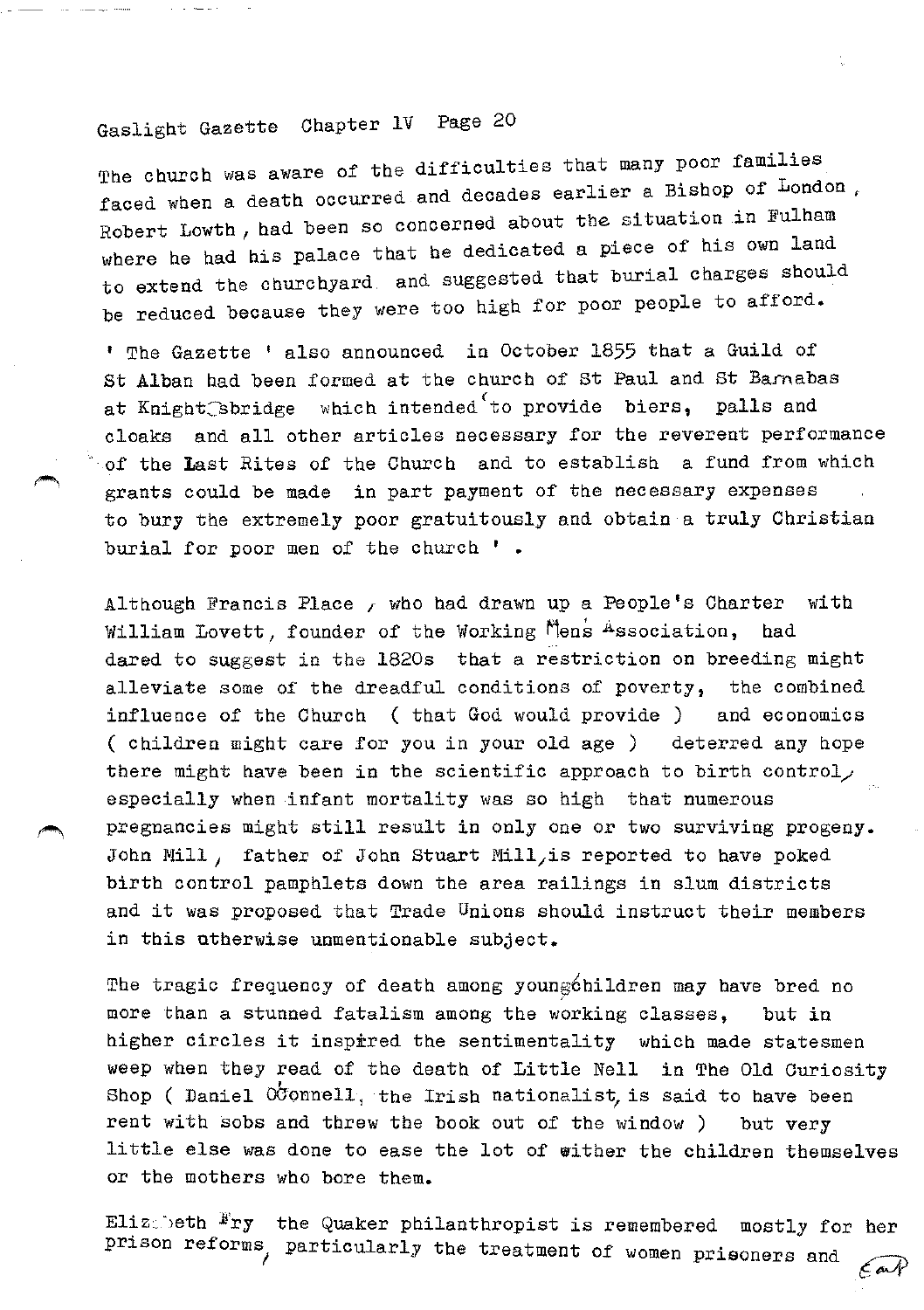## Matters of Life and Death .<br>.<br>.

condrtions of the transportation ships, but she was also a pioneer in nursing. The daughter of John Gurney of the famous banking family, her work inspired a German fastor to found an Institute of Protestant  $\nu$ e $\alpha$ conesses to care for the poor and prisoners, similar to those which were to be established later by the Anglican church in England . Mrs  $F$ ry spent some time herself at this small hospital at Kaiserwerth and in her turn established an Insitute of Nursing Sisters in this country • When Florence Nightingale realised her vocation in nursing she too spent a short while at Kaiser werth five years after "rs Fry's death.

Although or work was first concerned with the care of wounded soldiers her elevation of nursing to a profession for educated women from more sensitive backgrounds than the elemental  $\cdot$  <sup>ri</sup>rs Gamps  $\cdot$  must have greatly influenced the attitude to childbirth, which even the Queen considered was treated by the male dominated medical world as more of a farmyard procedure than a surgival operation. It would be nice to think that the fact that England had a ruling Queen who was also a wife and mother ( nine times over ) also had something to do with the status of childbirth in the eyes of the medical profession, but it had not done much for poor Queen Anne the last of the Stuart monarchs over a century earlier. She had been pregnant eighteen times but only five of her babies were born alive , the longest to survive being the frail little Duke of Gloucester who died when he was eleven. Vertainly she was not Queen at the time of these disastrous pregnancies bulit would hardly have helped her had she been so, royal births were treated like side shows with statesmen coming and going at the scene of the delivery to ensure there was no hokey pokey, such as substituting the offspring. Queen Victoria made no secret of her dislike of the whole business and and she suffered some difficult births before ' blessed chloroform at the hands of  $D_r$  John Snow gave her 'soothing and quietening beyond measure ' at the birth of her eighth child. The Queens Physician,  $Sir$  vames Clark, had given his blessing to the operation but the Lancet was not so confident and the press openly apprehensive of the possible danger to the Queen's life, but the use of the anaesthetic on such an illustrious subject contributed en. mously towards its general acceptance and Victoria's courage ( even if born of desperation ) brought relief not only to women in childbirth but to hundreds of sufferers who without it had to choose between agonising butchery or death in cases of amputation og other dratic y or death in cabob  $\sigma_x$  and  $\sigma_y$  is  $\sigma_y$  surgery.

cart.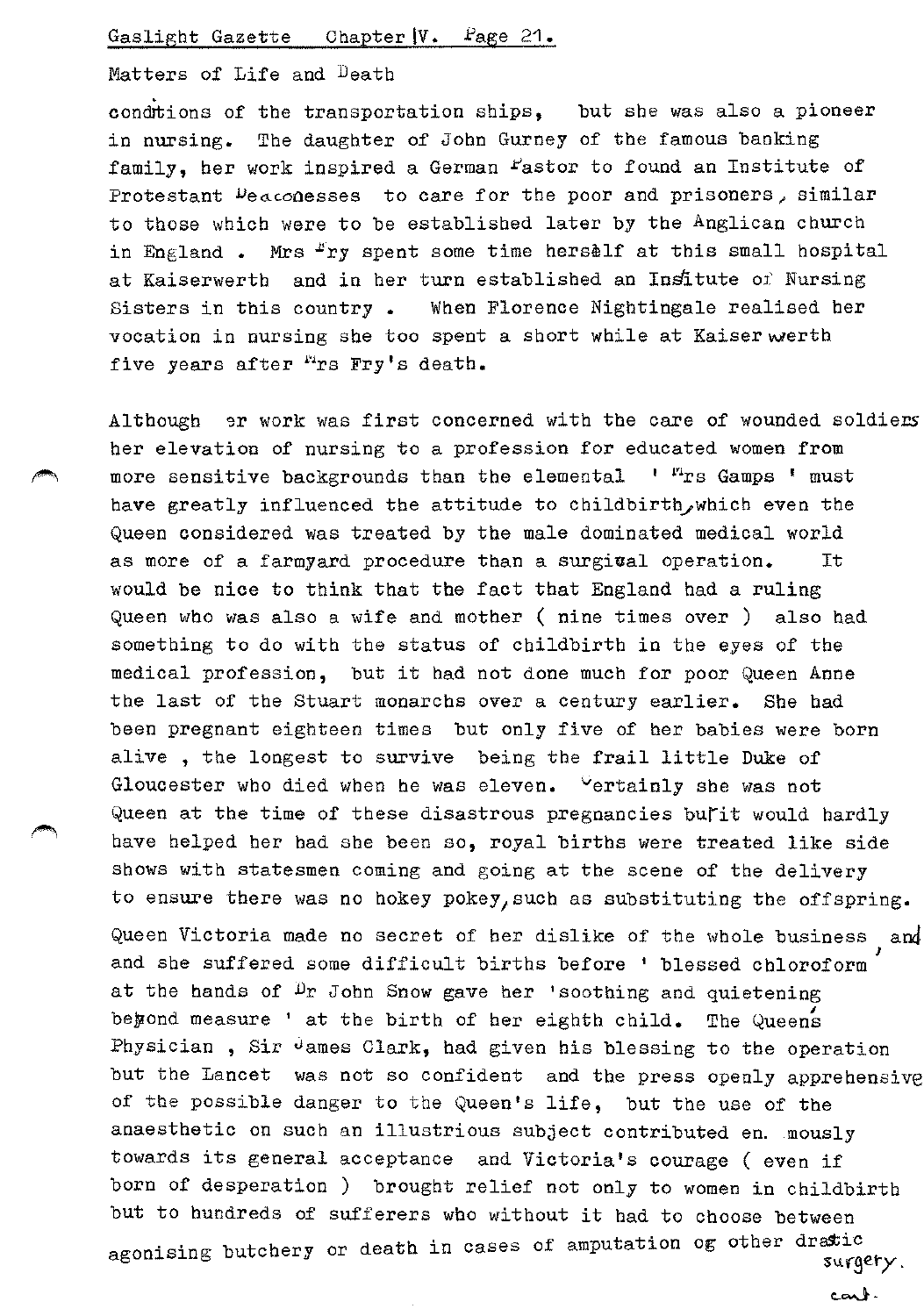Gaslight Gazette Chapter 1V Page 22 Matters of Life and <sup>D</sup>eath.

As far as ordinary women were concerned, hospital births were rare outside the poor law infirmaries, there were dangers enough without the added risk of ' childbed fever ' encouraged by insanitary conditions and in 1855 Charles Strutt made an appeal in his '  $G$ azette for a charity which supplied bundles of ' swaddling clothes ' and linen on loan to poor mothers.  $\blacksquare$  In cases of ordinary illness where poverty prevents the patient from obtaining needful necessities, not to mention comforts ' says Strutt, (by now the father of five children) ' we advocate approach to those very benevolent institutions, our public hospitals, but in the cases of poor married women near their confinement we are of decidedly different opinion, there being much to deter them seeking help and refuge away from home, such as  $\alpha$ dmission only being given when the applicant is actually in labour. There was also, he said, the absence of any kind word or look of sympathy from anyone belonging to them<sup>2</sup> apart from the fact that there might also be a young family to care for. These kindly words did not lessen the patronising morality of the charity's strict rules which apart from excluding first confinements and those who had not lived in the parish for six months, made the loan of the linen dependent on the production of a marriage certificate and on its return a gift of a roll of baby linen would only be made if the mother could show that she had been ' churched ' and her baby ('if living ' ) baptised.

The only help that most poor women were likely to receive at such a time was through charity and a month later Charles Strutt was to report that a ' poor an industrious woman named Pollard residing at 40 Dattmoor Street, Kensington Place, Silver Street, was delivered of three fine children, her family previously consisting of seven. Any benevolent person disposed was invited to render pecuniary assistance ( presumably also on production of the mother's marriage lines ~ *)* •

On September 5 1855, Samuel Cornell, Clerk to Kensington Workhouse placed the following advertisement in the  $'$  dazette  $'$ .

( Two Guineas Reward..... On Sunday August 26 at 6 o' clock in the morning ao infant male child about 12 months old was found in a brickfield at Addison Road, Kensington. It has grey eyes, a fair complexion and light coloured hair. It was dressed in a cloth frock trimmed/with blue braid, cotton pinafore, flannel petticoat, calico shirt, white socks and leather shoes, it had a cambric cap marked ' E. C. ' and was wrapped in a white wrapper. The reward was to be paid to anyone who was able to give information leading  $+$ o the conviction of the person or persons by whom the child was deserted

cont.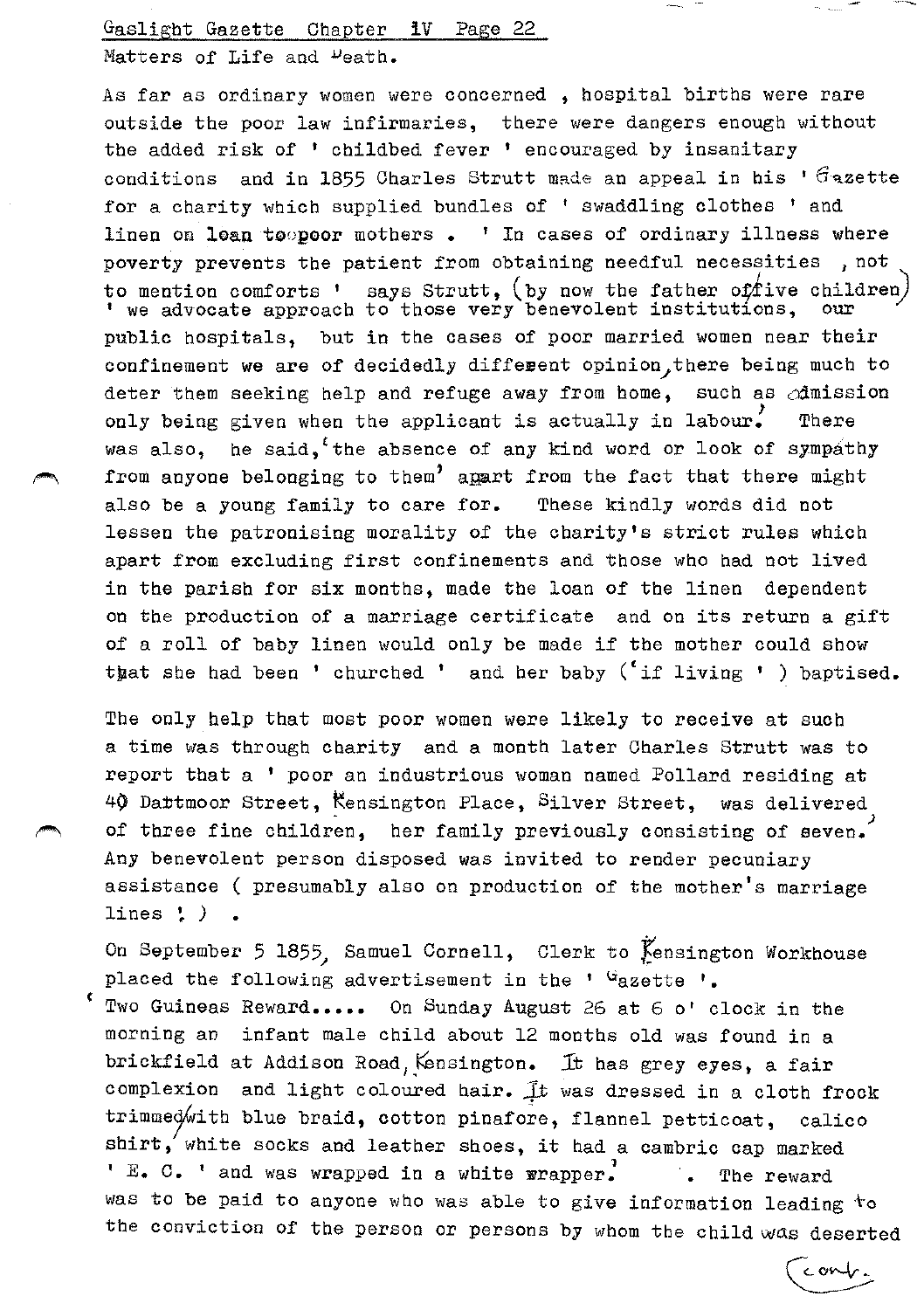Even this poor abandoned waif was well wrapped up, for the poor like the rich had been schooled in the belvef that fresh air was too strong a stuff for babies , and toddler children were as overdressad as their elders in layers of petticoats ( little boys not being ' breeched ' until they were four or five years old ).

Poor families would never have owned one of the new perambulators their babies would be lucky to have a box for a cradle in the corner of some overcrowded basement or attic, so R.H. Brocklebank , coach builder and manufacturer of Infant Propellers at Islington Green would have been aiming his advertising in the Gazette at the carriage trade, with the snob appeal of the ' Victoria and Albert pattern, hoods fitted for protection from the sun, price  $\hat{\bm{\epsilon}}$  2.10s single £3 10 s double, a rival supplier offered Weales Improvement on the  $r$  atent Pram,  $r$  most elegant little carriage which adds all the comfort to the infant it can lie or sit in a reclining position so as to form a mini coach '.

The progress of these mini-coaches about the pavements of "ensington aroused the anger of at least one  $'$   $G$ azette ' reader who wrote a letter to the Editor about the ' daily annoyance of those juvenile carriages known by the name of perambulators which throng our streets and not infrequentlystop transit along narrow parts of old Kensington his he blamed on'the carelessness and impertinence of nurses and servant girls whose business it ras to push the pram, not to mention their beaux.  $c$  The question is, he added, whether these vehicles are not injurious to the child, depriving him of healthy exercise and inducing drowsiness ? ' I notice that the little occupants are generally asleep with their little heads manging over the side and cramping their limbs by a constantly contracted position.  $\cdot$ .

Familiarity had not bred contempt in Charles Strutts sentiments towards his young family and much of his poetry was inspired by them such as little Catherine, or ' little  $\overline{k}$ ate of  $\triangle$ ensington '

c. Could love compute our darlings preciousness My tongue would say, when clasping Catherines charms Un numbered Indies hold I in my arms...... Or 'Blessed child, it is a sight Blending awe with hushed delight ~hus upon they couch to creep <sup>~</sup> Thus to watch they peaceful sleep.....

د مىلە-